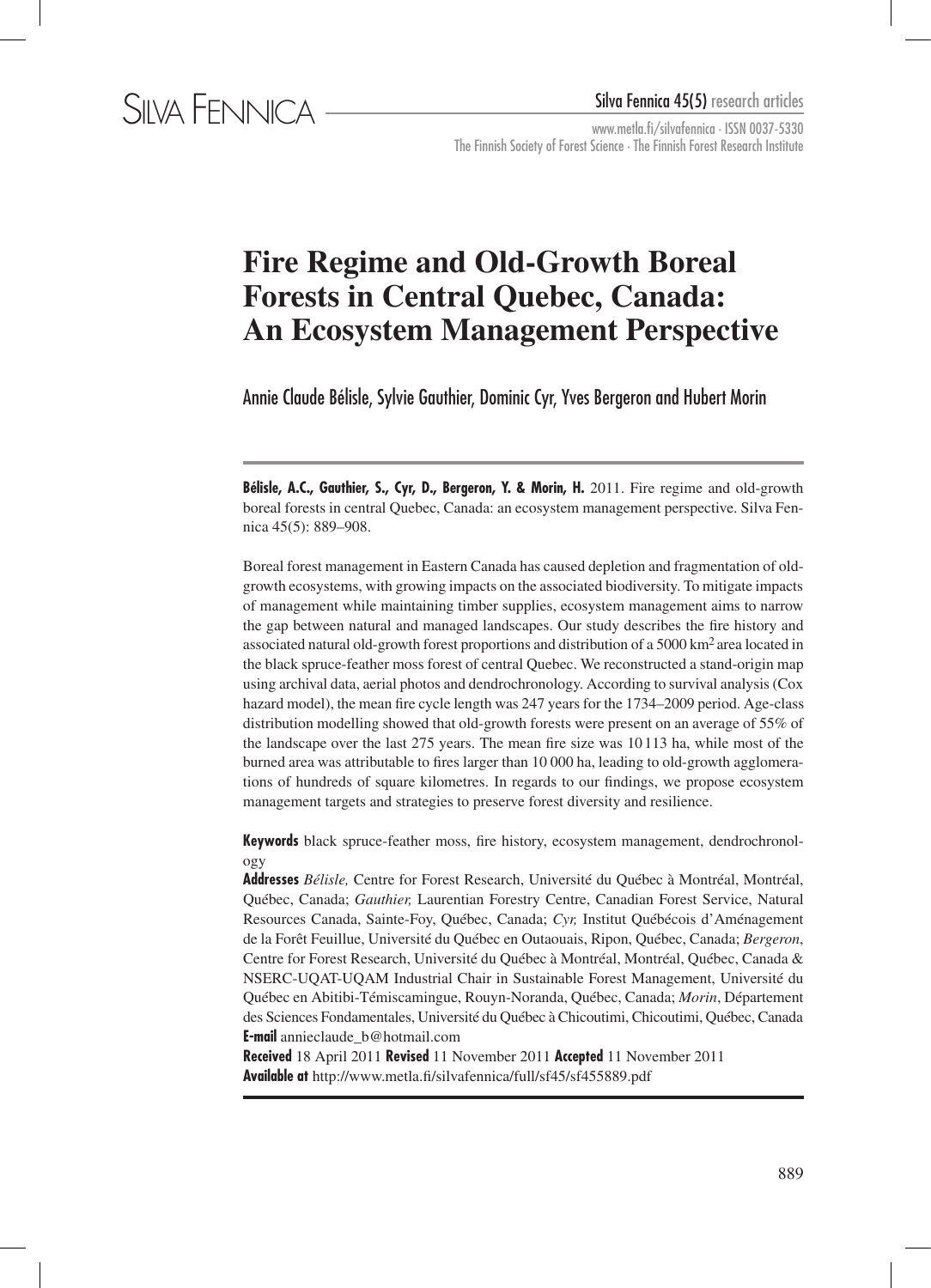# **1 Introduction**

Boreal landscapes are shaped by disturbance regimes (Van Wagner 1978, Johnson and Gutsell 1994, Wu and Loucks 1995, Angelstam and Kuuluvainen 2004). In North America, stand-initiating fires create a mosaic of forest patches which differ in their age, internal structure, and composition (Dix and Swan 1971, Rowe and Scotter 1973, Johnson 1992). Young forests form a dense and uniform canopy composed of shade-intolerant or semi-tolerant species that establish soon after a fire. With time and under the action of secondary disturbances, individuals in the canopy are replaced and the forest passes from one undergoing changes via successional processes, to one influenced by gap dynamics (Bergeron 2000, Chen and Popadiouk 2002, Angelstam and Kuuluvainen 2004). As proposed by Kneeshaw and Gauthier (2003), once die-back of the post-fire cohort is completed and the establishment of a new cohort of canopy trees has been initiated, these forests are then considered to be in the first stages of old-growth. Old-growth stands share features typically associated with gap dynamics (Pham et al. 2004, St-Denis et al. 2010), including uneven-aged structure (Kuuluvainen et al. 2002, McCarthy and Weetman 2006), horizontal and vertical heterogeneity (Kneeshaw and Bergeron 1998, Harper et al. 2002, Lecomte and Bergeron 2005), and the substantial presence and diversity of deadwood (Siitonen 2001, Ekbom et al. 2006).

In addition to natural disturbances, forest management is an important component of forest dynamics, with consequences for landscape complexity (Östlund et al. 1997, Axelsson et al. 2002, Kuuluvainen 2009), ecological processes (Siitonen 2001, Kuuluvainen and Laiho 2004), and diversity (Berg et al. 1994, Rassi et al. 2001). In Eastern Canada, extensive management of the boreal forest started circa 1930, and intensified during the 1970's (Boucher et al. 2009). Evenaged management (clear-cutting) then became a major process, together with stand-initiating fires, by which forest succession was reinitiated. Hence, the boreal forest is now undergoing a period of transition, from a state where the forest was mainly primeval a few decades before, to a forest managed for timber production (Brassard et al. 2009).

Ecosystem-based management, which is now embedded in the Forest Act (Quebec 2011), is a strategy that has been developed to maintain healthy and resilient ecosystems by focusing on narrowing the differences between natural and managed landscapes (Grumbine 1994, Landres et al. 1999, Gauthier et al. 2009a). The approach is based on the coarse filter principle, the rationale being that conservation of most species is assured by preserving habitat diversity (Franklin 1993, Hunter 1999, Bergeron et al. 2002). It requires a thorough understanding of ecosystem key functions and processes, including disturbance regimes (Christensen et al. 1996). Research may thus provide scientific knowledge on natural landscapes to underline the differences with the managed landscapes (Niemelä 1999, Lindenmayer et al. 2008, Gauthier et al. 2009b).

To uncover pre-industrial forest age-structure, fire regimes of the last 300 years have been studied in several regions of Eastern Canada (Grenier et al. 2005, Bergeron et al. 2006, Bouchard et al. 2008, Senici et al. 2010). It was shown that fire frequency is spatially variable, with historical burn rates varying form 0.781 (Waswanipi, Western Quebec), to <0.002 (North Shore of the St. Lawrence River) (Bouchard et al. 2008, Bergeron et al. 2006). Moreover, compared to continental Canada where high fire frequency has created a matrix of young forests within which islands of older forests are naturally isolated (Johnson et al. 1998), the lower fire frequency of Eastern Canada has allowed large expanses of forests to grow for more than 150 years (Bouchard et al. 2008). Considering old-growth forests as contributors to habitat diversity (Imbeau et al. 1999, Komonen et al. 2000, Drapeau et al. 2003, Courtois et al. 2004, St-Laurent et al. 2009), rejuvenation of the landscape by clear-cutting and the associated scarcity of old-growth attributes are major alterations of the boreal forests of Eastern Canada (Didion et al. 2007, Cyr et al. 2009, Shorohova et al. 2011).

In a context where ecosystem management is being implemented rapidly across the forests of Eastern Canada, we propose a way to bridge the gap between the scientific data that have been gathered regarding the fire regime and the establishment of simple and realistic management targets. More precisely, our objectives are 1) to estimate fire frequency over the last 300 years, together with the associated age-class distribution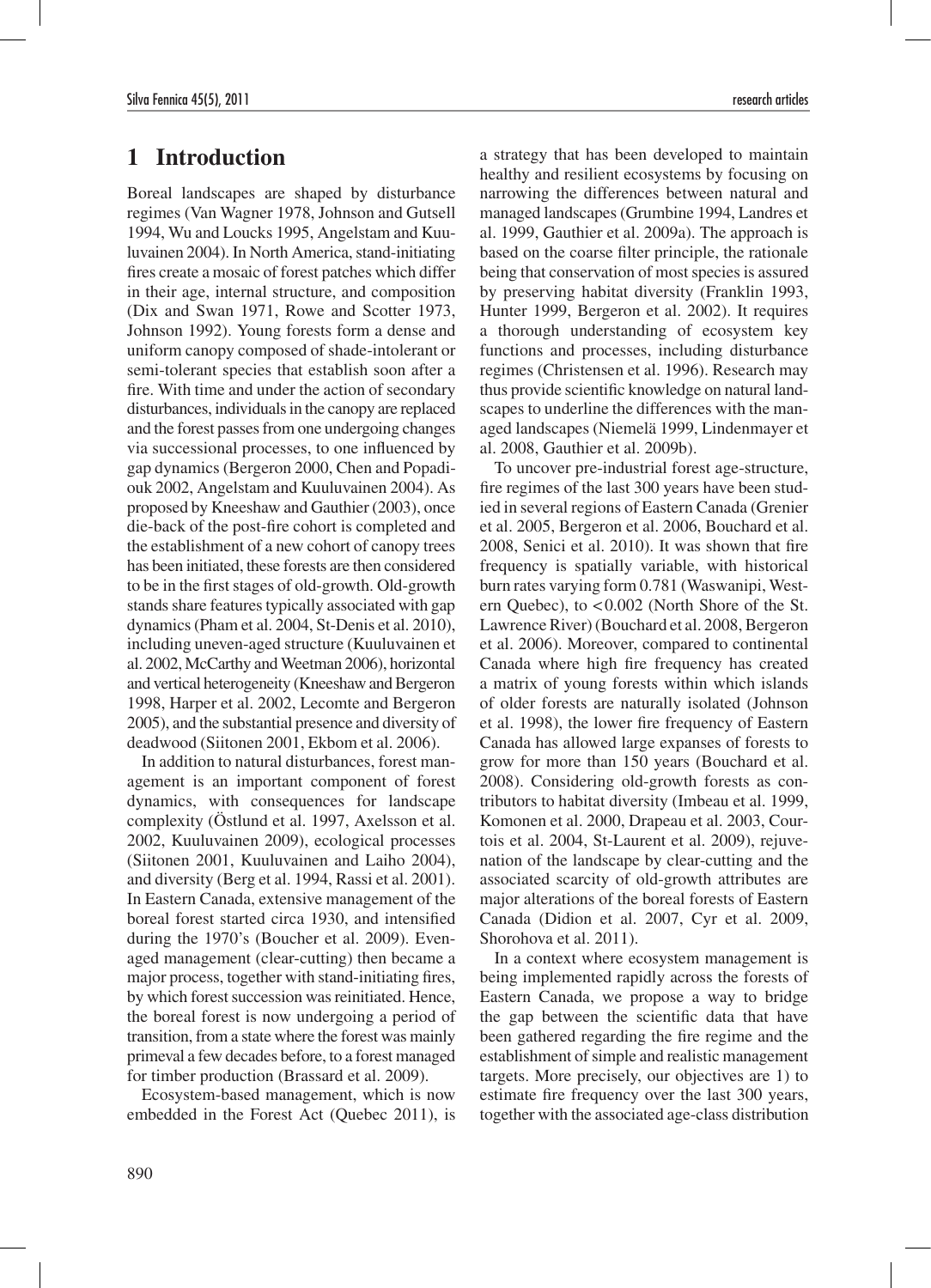of central Quebec boreal forest, where knowledge of the fire history is incomplete, 2) to describe the fire size distribution for the region, and 3) to characterise the spatial configuration of successional stages in the landscape, especially for old-growth forests. Management targets for old-growth based on historical fire regime parameters will then be proposed.

# **2 Methods**

### **2.1 Study Area**

The 540300 ha study area (from 71°15´ to 72°45´ W, 49°36´ to 50°59´ N) is located in the continuous boreal forest, on the Boreal Shield geological formation (Fig. 1). Specifically, it is



**Fig. 1.** Sampling design and fire map created from Government databases (1949–2009) and photointerpretation (~1900–1948). For each 3700 ha cell, a fire year (real or minimum) was attributed using different sources (points).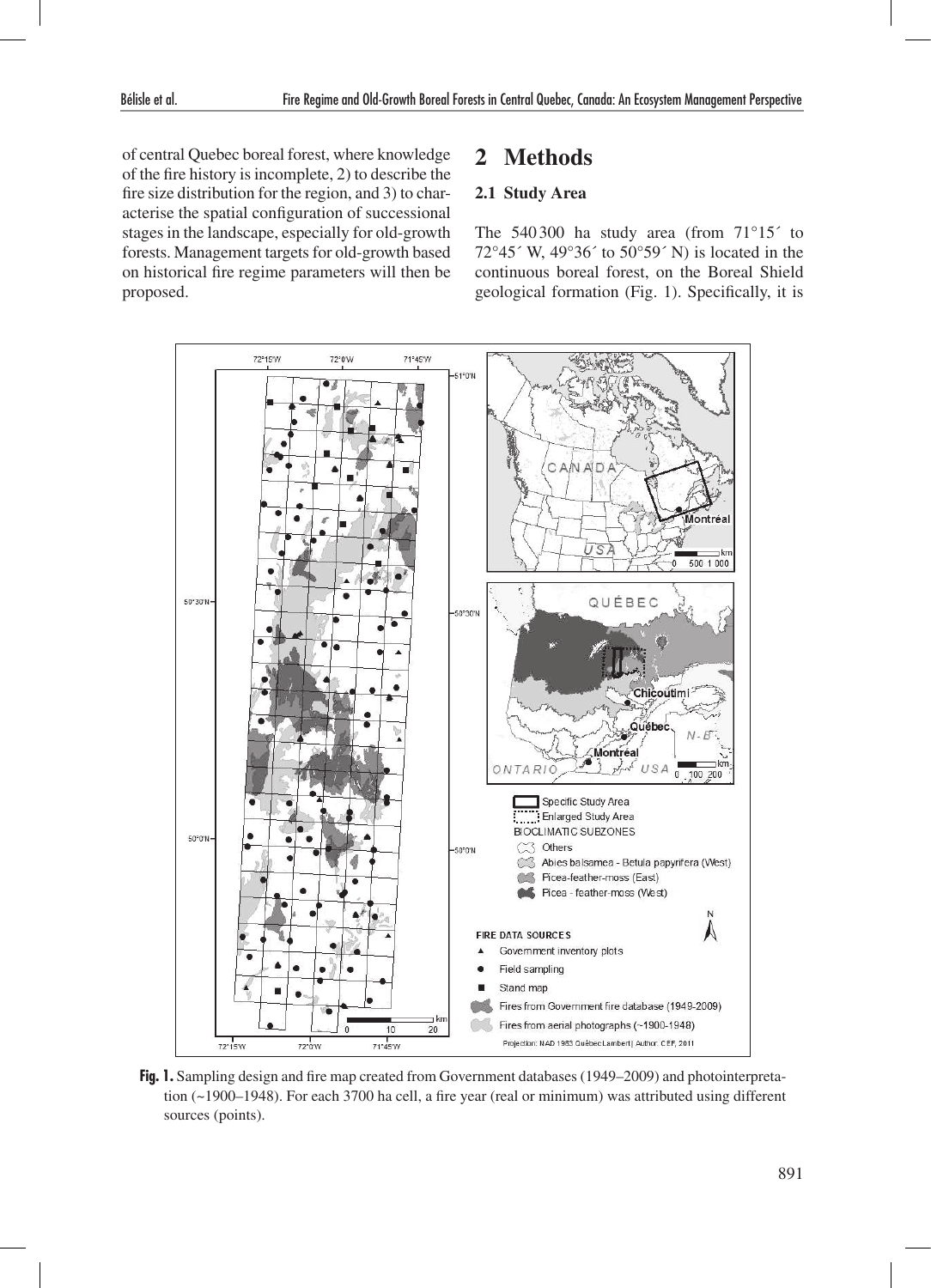at the border of the western and eastern black spruce (*Picea mariana* (Mill.) BSP) bioclimatic subdomains (Saucier et al. 1998). The topography has low relief, and is composed mainly of rounded hills with surficial deposits that are dominated by mesic glacial tills. Mean elevation ranges from 339 m to 535 m. Temperature averages between 6 to 10 °C and 21 to 25 °C in July and between  $-29$ to  $-25$  °C and  $-14$  to  $-10$  °C in January (Natural Resources Canada 2011). Average annual precipitation is 900 mm to 1200 mm, with 30–35 % falling as snow (Robitaille and Saucier 1998). Knowledge of the fire history is incomplete for the study area, as it is located on the border between two zones with contrasting stand-initiating canopy fire frequencies; higher frequencies are typically west of the study area (MRNQ 2000, Cyr et al. 2007, Le Goff et al. 2007).

Human impact on the landscape has been minimal prior to the 1970s. Nomadic native communities have been present in the region for the last 3000 years at a very low density (0.005 individual/ km2) (Helm 1981, Laliberté 1987, Moreau and Langevin 1991). Moreover, nothing in the ethnographic literature mentions deliberate forest fire ignition in the culture of native Innu populations from northern Quebec (Moreau, Jean-François, pers. comm.). The closest villages to our study area, which are located more than 70 km to the south, were settled between 1870 and 1930. In the 1950s, initial timber harvests in the region were limited by technology and access, being restricted to the edges of a few lakes and rivers. Their effects regarding the occurrence of large fires are generally admitted as being very low until the beginning of mechanised harvesting in the 1970s (Lefort et al. 2003). The study area, which is located on public lands, has been dedicated to timber production since 1986 (Coulombe 2004). We have therefore considered the fire regime of our study area as near-natural (Haila et al. 1997) before the beginning of mechanised logging.

#### **2.2 Experimental Design**

Several strategies have been developed to assess fire history in different ecological and scientific contexts. Charcoal collection from lake sediments (e.g. Carcaillet and Richard 2000, Carcaillet et al.

2001, Carcaillet et al. 2007, Ali et al. 2009), and the dendrochronological analysis of trees bearing multiple fire scars (e.g., Niklasson and Drakenberg 2001, Drobyshev et al. 2008, Niklasson et al. 2010) have allowed fire intervals to be recorded at a single-point in space. In contrast, stand-origin maps (Niklasson and Granström 2000, Niklasson and Drakenberg 2001, Grenier et al. 2005, Wallenius et al. 2005, Bergeron et al. 2006, Bouchard et al. 2008, Senici et al. 2010) cover a shorter timescale, but they provide spatially explicit data and are not limited by the availability of multiple fire scars or suitable lakes for sediment collection.

The stand-origin map methodology was first described by Heinselman (1973) and improved by Johnson and Gutsell (1994). It is based on the partitioning of a landscape into a number of spatial units, or points, for which a time-since-fire, real or minimum, is attributed. When fire severity and forest type allow the presence of fire-resistant species, such as *Pinus sylvestris* (L.) in Fennoscandia and *Pinus resinosa* (Ait.) in northeastern America, time-since-fire can be precisely derived from fire scars. In the case of our study area, we were limited by a high severity fire regime and the absence of resistant species. We thus focussed our time-since-fire reconstruction on the composition and age-structure of the forest stands.

To conduct systematic random sampling (Johnson and Gutsell 1994), the study area was divided into a grid of 146 square cells, each of 3700 ha (Fig. 1). All were represented by a randomly chosen stand. The size and location of the study area were chosen to represent adequately the specific fire regime of the landscape, considering the specific fire size distribution (Johnson and Gutsell 1994) and to minimise statistical uncertainties (Cyr 2011). A time-since-fire had to be attributed to each cell. Many data sources were used to best deal with cells' specific constraints, involving fire databases and maps, archived aerial photos and field sampling.

1) For the recent fire history (1949–2009), we used the Quebec Ministry of Natural Resources and Wildlife (MRNFQ) database (*Direction de l'environnement et de la protection des forêts*), which holds fire records since 1920. Fires were precisely mapped with aerial inventories since the 1970s. Accuracy of previous fire mapping is less clear, especially for small fires, since these areas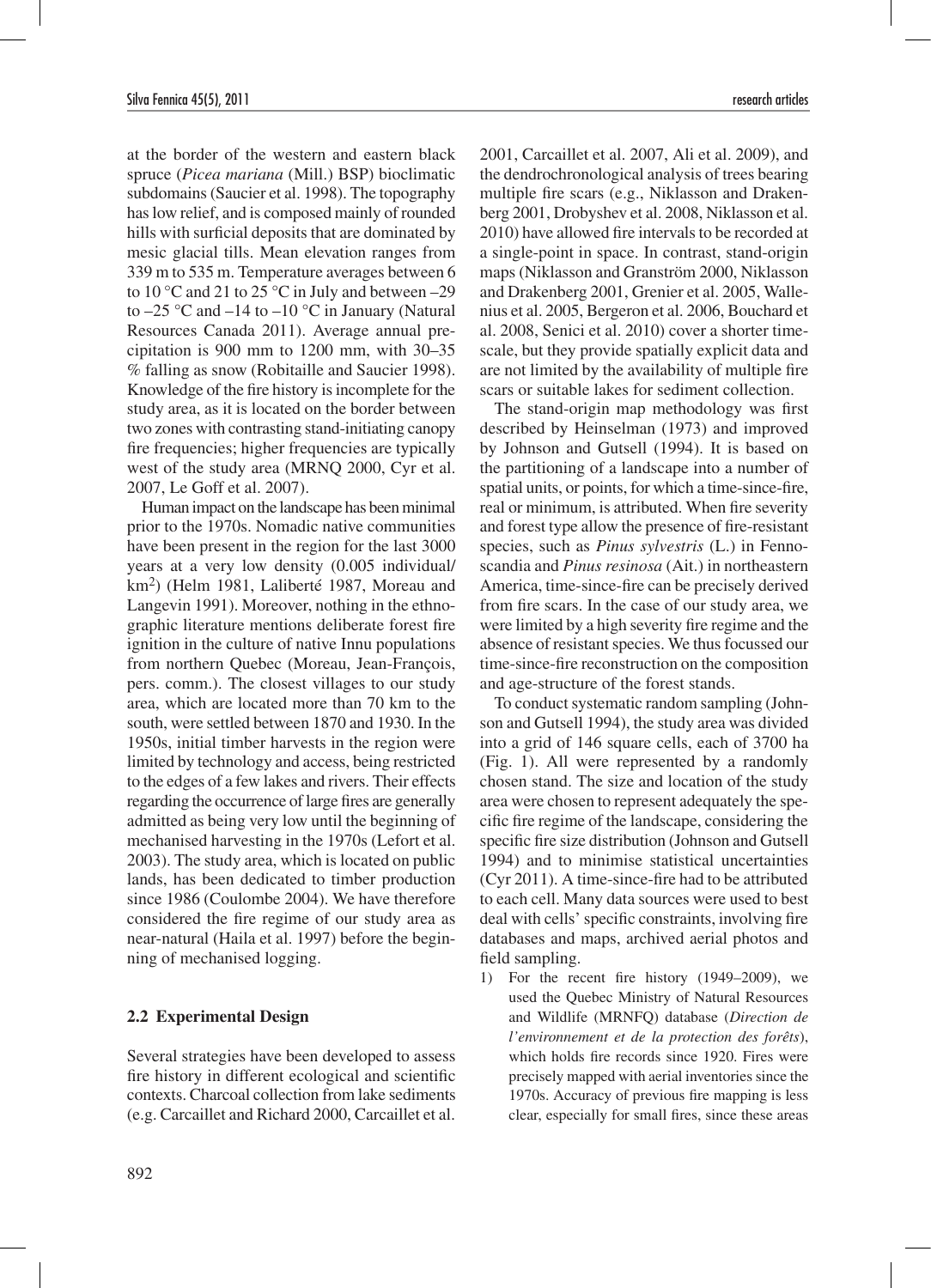were derived from observation tower networks (Blanchet 2003). We limited our use to data from 1949 to 2009, where the smallest fire size that had been recorded was 2 ha. However, our method was designed to ensure that any significantly sized fire that was missed in the fire records would be detected by other data sources, such as field sampling.

We overlaid the 1949–2009 fire map and the grid in a GIS (*ESRI ArcGIS 9.3*). All cells that were covered at least 50% by one or several fires were dated according to the year of the fire event. If more than one fire occurred, a random point was generated in the burned area of the 2009 fire-map. The cell was dated according to the fire year at the random point location.

- 2) To map fires that occurred before 1949, we used the photo-interpretation technique described by Lefort et al. (2003). Aerial photographs (1948) covering the entire study area were available from the National Air Photo Library of Canada (average scale is 1:35 000). Fires were recognised by their generally elliptical shape, their jagged borders, and by the presence of visible snags. We hand-mapped fires on 1:250 000 topographical maps and digitised them into *ArcGIS 9.3*. Again, when more than 50% of an undated cell of the grid was covered by a fire, the year of the fire event was attributed, this time using field sampling and dendrochronology (see information below). Overall, fire records (fire database and archived photographs) allowed us to attribute a fire year to 29 cells (about 20% of the grid). The gap between 1948 (aerial photographs) and 1970 (aerial fire mapping) is prone to fire delineation mistakes. Nonetheless, field sampling was performed in areas where no fire was recorded and validated that no large fire had been missed.
- 3) Cells where more than 50% of the surface was not occupied by fires recorded from the two previous sources (i.e. last fire occurred before ~1900; 117 cells, 80%) were attributed a date based on the age of the dominant tree-cohort. For each of these cells, a random point which had to be visited on the field was generated with *Arc GIS 9.3* (*Hawth's Tools*). To minimise bias related to fire breaks, stands located at a distance <100 m from a water body, road, or bog were avoided. We performed field sampling to collect tree-rings data for all accessible cells (82 cells, 56%).

Thirty-five cells were inaccessible by road or had been totally harvested. We attributed a timesince-fire to these cells using the Government of Quebec's field inventory plots (1970–2000) when available. These  $400 \text{ m}^2$  plots, which are organised in transects of 2 to 7 plots, were distributed over a large part of the study area. In each plot, the age of three dominant trees was derived from dating cores (taken at 1.3 m above the ground). For our purposes, the closest transect (inside the cell) from the random point was considered. Twenty-two cells (15%) were dated this way. Some uncertainties are linked to the choice of which trees were to be sampled, based on dominance status instead of apparent age. This may not be a problem for post-fire cohort stands (<150-years-old), where all trees have approximately the same age. However, for older stands, this could have led to an under-estimation of the minimum time-since-fire compared with estimates from the field sampling we performed ourselves. A second problem with Government inventory plots is that the trees were not cored at ground level. We estimated this error to be less than 10 years, comparing data from inventory plots to data from our field sampling for a single fire polygon.

Finally, thirteen cells (9%) were impossible to reach in the field and had no inventory plots that had been sampled by the Government of Quebec.

#### **2.3 Determination of Time Since Fire**

## *2.3.1 Field Sampling*

For all cells that had to be visited in the field, we sampled the forest stand that was both closest to the random point and accessible from the road (100 m). Cross-sections at the base of 10 dominant and co-dominant trees were collected; snags and logs, when the heartwood was still present, were also sampled (Johnson and Gutsell 1994). The trees from which we collected data were chosen according to the following criteria:

1) Trees bearing fire scars were selected first. They were identified by their triangular shape originating from the ground and by the presence of burned bark or wood (Molnar and McMinn 1953, Johnson and Gutsell 1994).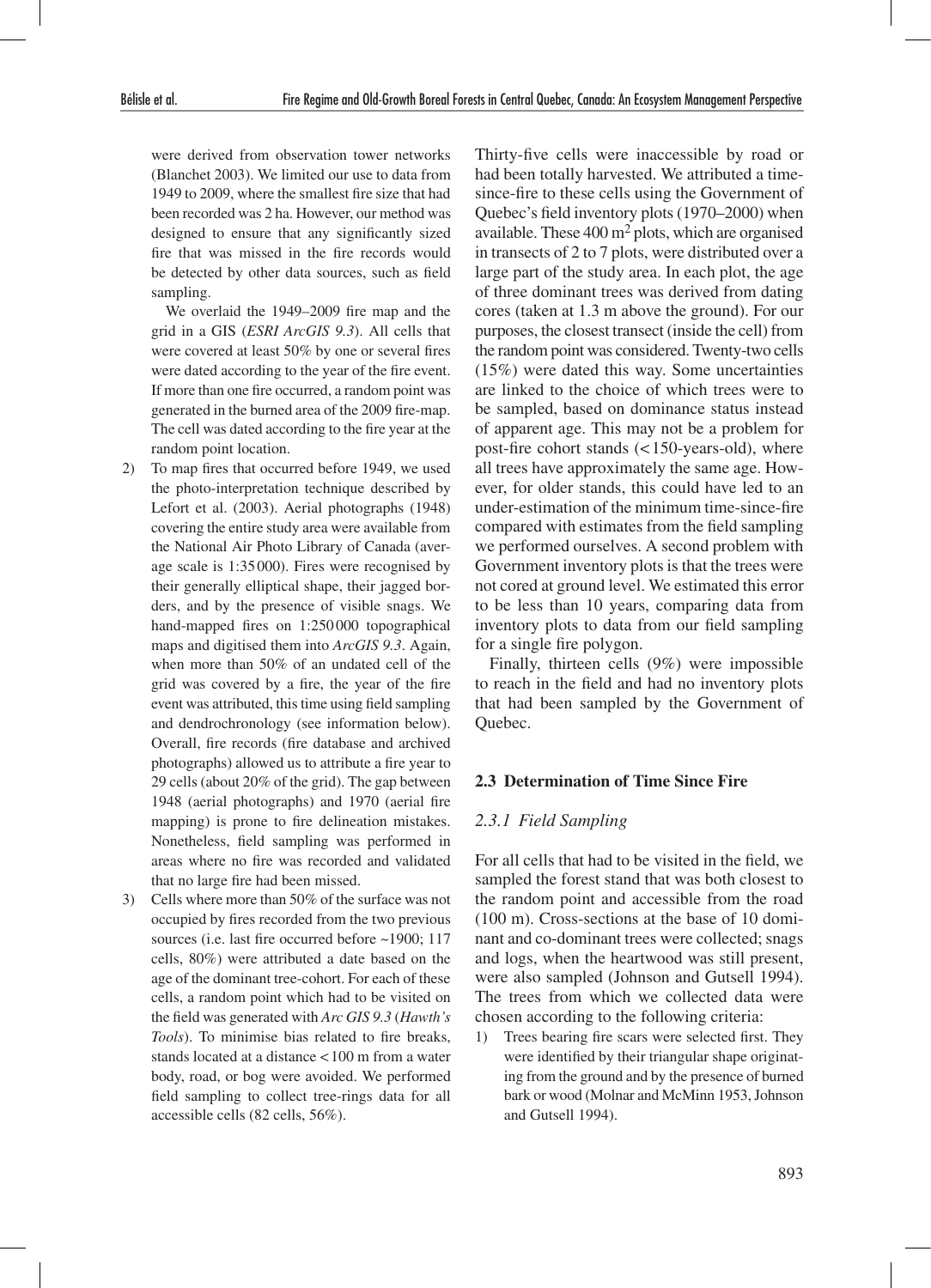- 2) *Pinus banksiana* Lamb. was prioritised as well because, in a mesic context, its recruitment is limited to post-fire succession, with the majority of individuals (85%) establishing less than 20 years after a severe fire (Gauthier et al. 1993).
- 3) When *Pinus banksiana* was absent, other potential pioneer species were sampled in the following order of priority: 1. *Populus tremuloides* Michx., 2. *Betula papyrifera* Marsh., and 3. *Picea mariana* (cf. Gauthier et al. 2000, Lecomte and Bergeron 2005).
- 4) In the absence of post-fire potential species, *Abies balsamea* (L.) Mill., and *Picea glauca* (Moench) Voss were sampled.

### *2.3.2 Dendrochronology*

To estimate the age of collected trees, cross-sections were dried and sanded, and tree-rings were counted under a dissection microscope. Dead and difficult trees were cross-dated using pointeryears when evident (Yamaguchi 1991) and using chronologies when equivocal. Cross-dating accuracy was then validated with COFECHA (Grissino-Mayer 2001). To build regional chronologies for cross-dating, two radii (when possible) were measured on at least 15 trees. For evergreen species, cross-sections were scanned and treerings were measured using the software *Cybis CooRecorder 7.2* (Cybis Elektronik & Data AB, Saltsjöbaden, Sweden). For hardwood species, with a less defined contrast between tree-rings, tree-rings were measured using the *Velmex* measuring system (Velmex Incorporated, Bloomfield, New York, USA). Chronologies were built in the software *R* (*R Development Core Team 2010, package dplr*). Overall, 897 tree cross-sections were collected and analysed (see Table 1 for the species counts).

#### *2.3.3 From Tree Ages to Time-Since-Fire*

Fire years (real or minimum) were attributed according to the composition and age-structure of the stands. If some *P. banksiana* individuals or fire scars were present  $(n=16)$ , the year of the fire, which was validated with the age-structure of the dominant tree cohort, was attributed. In the

**Table 1.** Count of individual trees collected during the field sampling campaign and analysed with dendrochronology, and counts of trees analysed from the Government inventory plots databases, selected to complete the determination of time-since-fire for all the grid cells.

| Species           | Field sampling | Inventory plots |
|-------------------|----------------|-----------------|
| Picea mariana     | 802            | 225             |
| Pinus banksiana   | 62             |                 |
| Betula papyrifera | 30             | 2               |
| Picea glauca      |                |                 |
| Abies balsamea    |                | 38              |
| Total             |                | 266             |

absence of this direct fire evidence, we turned to stand composition and age-structure to assign a time-since-fire. If the stand was dominated with potential post-fire species (*B. papyrifera, P. tremuloides, P. mariana*) and the age-structure was even-aged (maximum variation of 20 years), the date of origin of the oldest tree of the cohort was defined as the fire year. If the sampled stand had an uneven-aged structure, the origin year of the oldest tree was considered as the minimum fire year (or censored information, as it is referred to using survival analysis terminology) (Hosmer et al. 2008). The time-since-fire was then defined as the time elapsed between 2009 and the fire year.

The same principle was followed to date the cells with the Government inventory plots (266 trees, Table 1). According to the age-structure and composition of all sampled trees along a transect, we first determined if the dated trees originated from the post-fire cohort and, thus, if the time-since-fire should be considered as real or censored. If the approximated year of the last fire could not be found, we then systematically dated and censored the cell according to the age of the oldest tree in the second plot along the transect.

A minimum time-since-fire of 109 years (2009– 1900) was attributed to the thirteen cells where no information was available, according to the timescale covered by aerial photos (~1900 to 1948).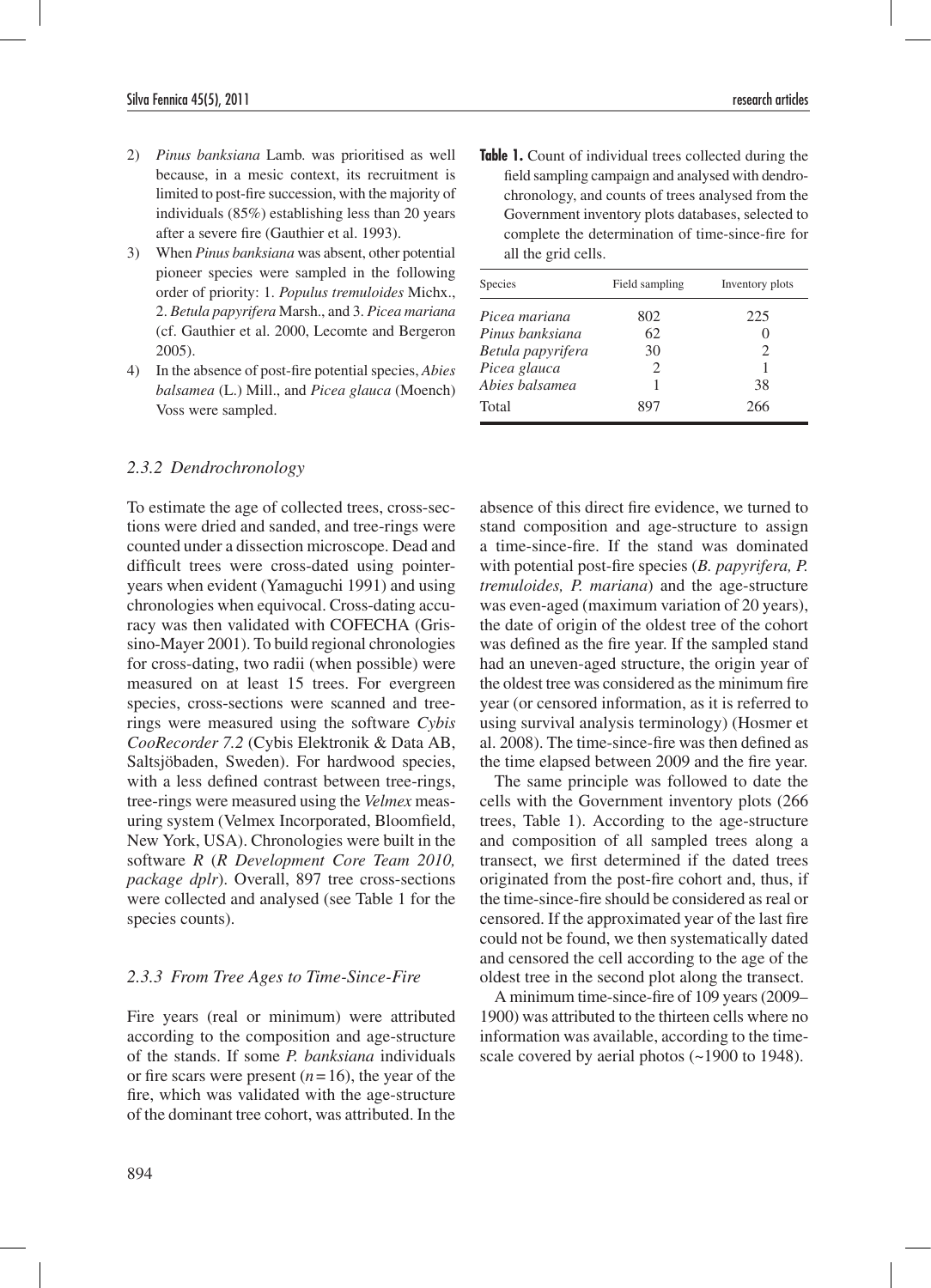### **2.4 Fire Frequency Estimation**

Fire frequency can be expressed by the fire cycle concept, which is defined as the time that is required to burn an area equal to that of the study area (Johnson and Gutsell 1994, Li 2002). It is mathematically defined as the inverse of the mean annual burn rate and fits the mean age of the forest (Johnson and Gutsell 1994). Fire cycle is not a perfect mathematical concept to estimate fire frequency, especially for point-based designs, as burn rates are generally not constant in time and space and because fire acts more like a random than a constant process (Reed 2006). However, our area-based design is suitable for burn rate calculations, and consequently, for fire cycle estimation (Li 2002).

Moreover, the fire cycle concept can be compared with that of stand rotation and allows a simple bridge to be built between natural and anthropogenic disturbance regimes. In a theoretical landscape where the fire cycle equals 100 years, 1% of the landscape burns every year. Assuming that the fire hazard is independent of stand-age, after 100 years, a portion of the landscape will have burned once, a portion will have burned more than once, and a portion will have not burned at all. The process leading to old-growth depletion in managed landscapes can be understood by comparing the concepts of fire cycle and stand rotation. Again, in a theoretical managed landscape with a stand rotation of 100 years, 1% of the landscape would be harvested every year. Nevertheless, after 100 years, the whole landscape will have been harvested once and only once. Thus, for two stand-initiating disturbance regimes with a same annual rate, i.e., fires and harvests, the first will release space for some forests to grow for a time longer than the fire cycle, while the second will not allow forests to grow for longer than the stand-rotation time.

To derive the fire cycle directly from the burned area, we would need a complete fire record. In the present case, we were unable to date the last fire for 44% of the area. Thus, we used survival analysis, a statistical technique that has been adapted to deal with censored data such as the minimum time-since-fire. Cox proportional-hazards is a semiparametric survival model that does not assume survival to fit a parametric distribution (negative exponential or Weibull) (Cox 1972, Hosmer et al. 2008). We applied the Cox model using R software (Survival package, *R Development Core Team, 2010)* and the function *coxph.*  The baseline hazard function was then extracted using *basehaz.* The fire cycle was calculated by dividing the time-since-fire associated with the maximum cumulated hazard by this maximum hazard (Therneau 2011). A 95% confidence interval on the fire cycle was calculated by bootstrapping (1000 resamplings with replacement from the original dataset,  $n = 146$ ).

To estimate the influence of human activities on the fire frequency, we compared the fire cycle prior to 1948, a period for which no sign of human activity was noticeable on the aerial photos, and the recent fire cycle (1949–2009), which was calculated by inverting the mean annual burn rate for this period.

#### **2.5 Fire Size**

The fire size analysis required more fires than were available in the study area. Hence, we used an enlarged study area (Fig. 1) of 28 931 km2, including 176 fires (1949–2009) that were selected to maintain the proportions of the Eastern and Western *Picea mariana*-feather moss bioclimatic sub-domains. We first analysed the size distribution and frequencies of fires that were considered as having their ignition point inside the boundaries of the enlarged study area. For the burned area analysis, all fires that intersected the enlarged study area were considered, although only the area contained inside the limit of our enlarged study area was integrated.

We calculated the mean fire size and estimated the 95% confidence interval with bootstrapping (1000 resamplings with replacement from the original dataset,  $n = 176$ ) on the log-transformed fire size distribution. We then back-transformed the mean and confidence intervals to their original scale.

# **2.6 Age-Class Distribution and Management Targets**

The age-structure of a forest landscape can be mathematically derived from the fire cycle (Van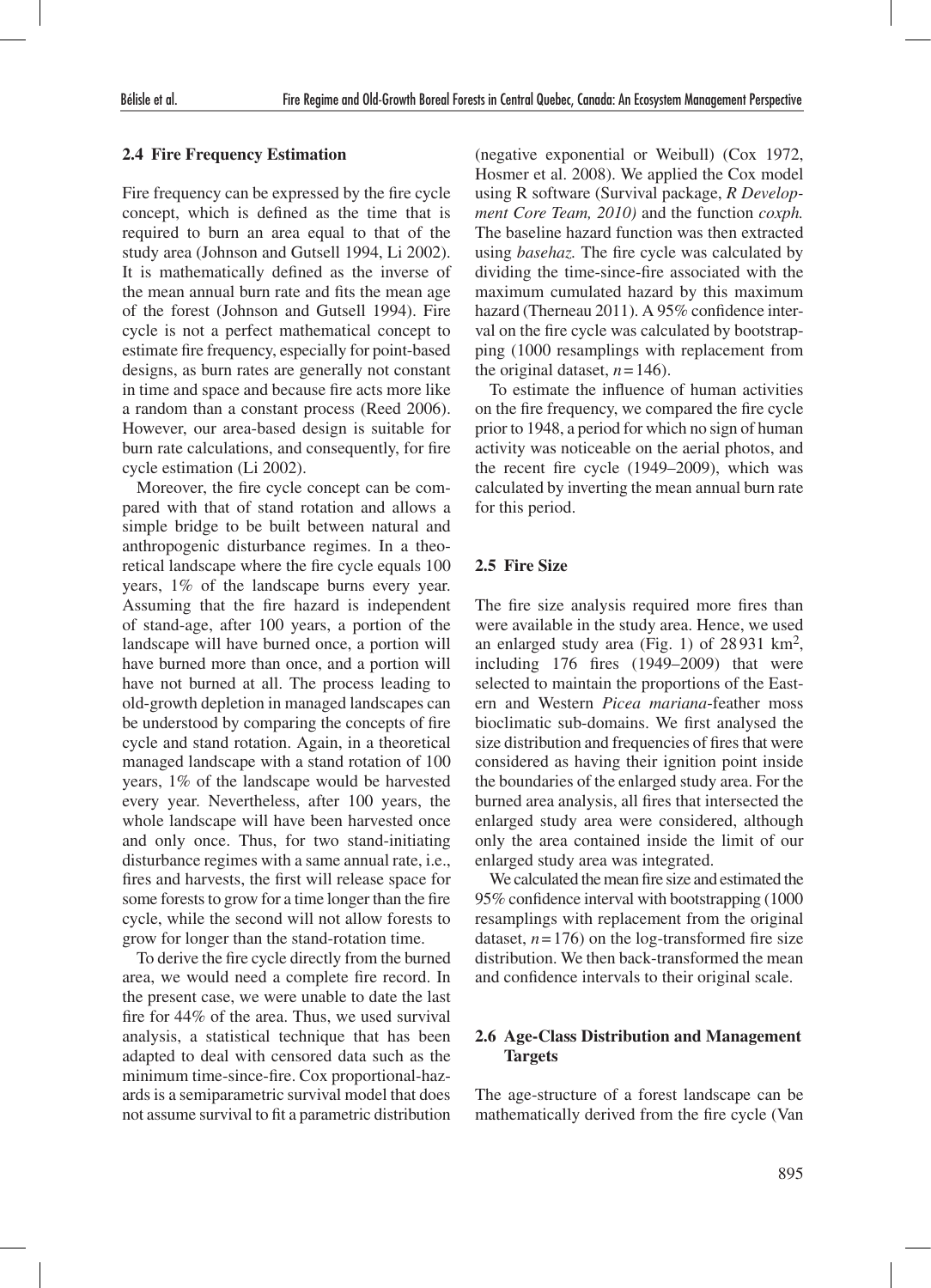Wagner 1978). In a theoretical landscape where fire occurs randomly and its probability is independent of stand age, the time-since-fire distribution follows a negative exponential distribution (see Eq. 1) (Johnson and Wagner 1984). This model which has the advantage of integrating the variability of the last 300 years, was used to calculate the historical mean age-class distribution for our study area.

$$
A(T) = e^{-(t/b)}\tag{1}
$$

where  $A(T)$  is the proportion of the landscape that escaped fire during a time *T* with a fire cycle *b*.

Fire hazard may be influenced by local factors (Mansuy et al. 2010), although these are poorly documented and only partly understood. We judged appropriate to make no assumptions regarding their effects and consider that model validity is not compromised. In addition, we know that large scale factors, such as weather, influence fire hazard and behaviour to a greater degree than the fuel when the landscape is dominated by conifers (Bessie and Johnson 1995).

To make some concrete and simple management targets, four age-classes were defined according to the succession models described for the neighboring regions of the black sprucefeather moss forest. Forests from 0–30 years after a fire were considered to be in the regeneration phase, 31–80 years post-fire were considered as young, 81–150 as mature (Harper et al. 2002), and > 150 as old-growth (Harper et al. 2003, Lecomte and Bergeron 2005). The mean proportions of each successional stage in the landscape were calculated by running Eq. 1 with the corresponding time intervals. The confidence intervals on the successional stage proportions were calculated by running Eq. 1 with the limits of the fire cycle 95% confidence interval.

# **3 Results**

Between 1949 and 2009, 12.5% of the landscape was encompassed by stand-replacing fires. Moreover, for 20.7% of the area, fire boundaries could be drawn from the aerial photographs of 1948,

where the earliest fire that could be mapped was dated to 1892, as confirmed by our field sampling. Overall, 27.6% of our study area burned at least once between ~1890 and 2009.

Fires from ~1900 to 2009 were mapped and dated either directly from the archives (1949– 2009) or with field sampling. Regarding the period prior to 1949, the fire perimeter data come from our interpretation of aerial photos. The accuracy of delineating fire boundaries decreased with increasing time-since-fire; some fires may have been missed in the initial fire map, especially the old and small ones. However, these earlier fires were detected by the systematic field sampling design. Overall, we are confident that all fires of a significant size for our purposes (i.e. >2 ha) were recorded from ~1890 to 2009.

Fire and tree-ring data were analysed for each of the 146 cells (3700 ha) of the grid and a timesince-fire, real or minimum, was assigned. For 82 cells (56%), we were able to assign a timesince-fire with an accuracy of about 10 years. However, for the 64 other cells (43%), only a minimum-time-since-fire (censored) was assigned because there was no clear sign of a post-fire cohort,  $(n=36)$  or because of the impossibility of reaching the site in the field  $(n=28)$ .

Fig. 2 presents the stand-origin year distribution in the 2009 landscape (without considering harvests). We observed that a few fire-decades (1820, 1860, 1920 and 2000) strongly influenced the age-class abundances over the study area (30% of the grid cells). Considering the censored data, for which we were unable to find sufficient evidence to determine a time-since-fire, we noted that their distribution exhibited two peaks, i.e., the decades 1900 and 1750. We explained this pattern respectively, by the minimum age available according to aerial photos, which led to many cells being censored in 1900, and by the apparent longevity of black spruce (~250 years).

By grouping time-since-fire into the successional stages presented in the methodology, we can draw a portrait of the 2009 landscape age structure (excluding the effect of harvesting). Roughly, forests in regeneration (0–30 yr) represented 10% of the landscape, while young forests (31–80 yr) were less than 1%. Including stands for which only a minimum age is known, mature forests (81–150 yr) accounted for a maximum of 38% of the landscape,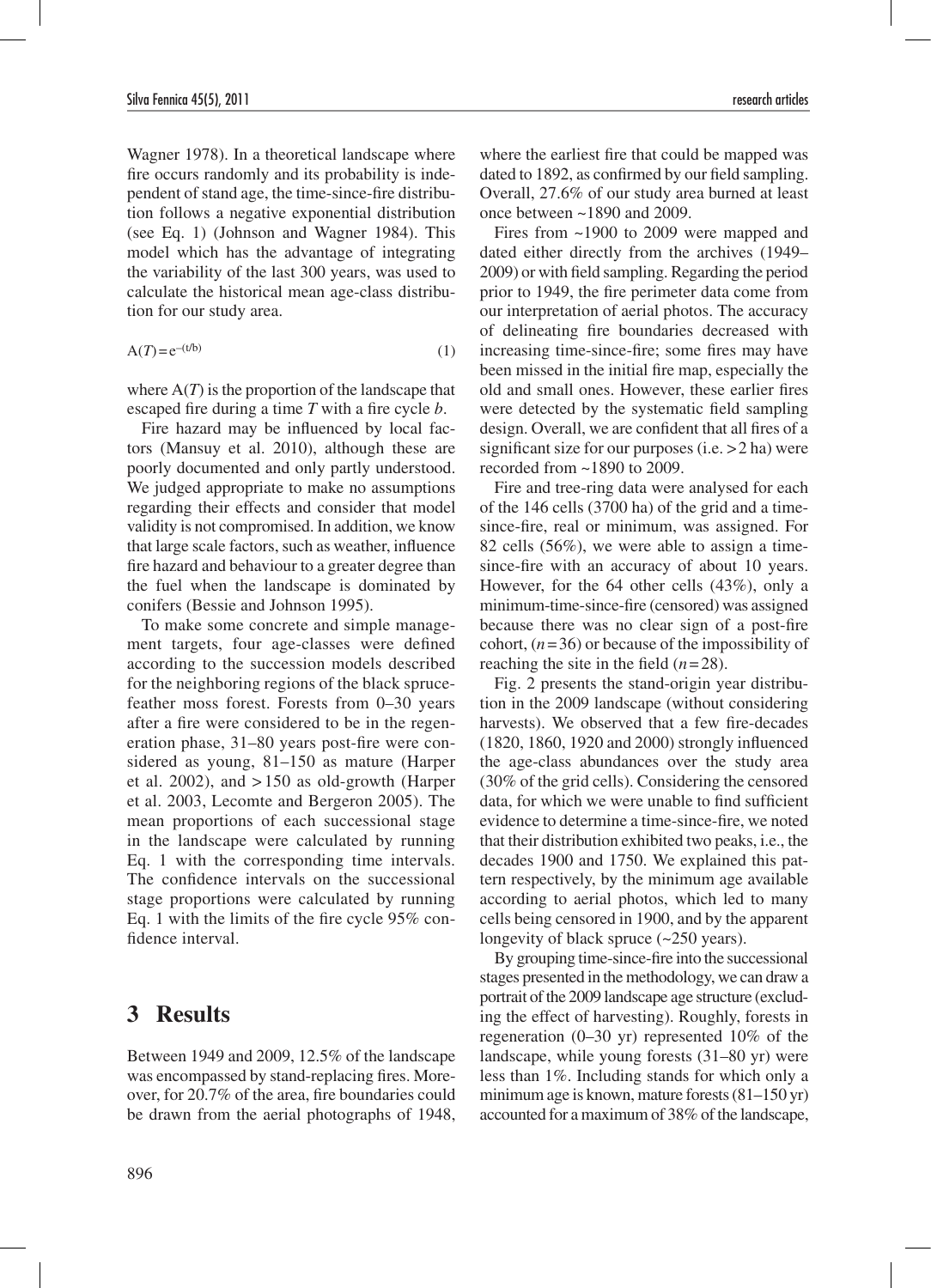

**Fig. 2.** a) Fire hazard variation from 1734 to 2009 grouped into 10 year classes, estimated by the Cox regression model. The dotted line represents the mean burned area per year (0.4%), or the inverse of the fire cycle (247 yr). Peaks over this line indicate high fire frequency decades while troughs indicate low fire frequency decades. b) For the distribution of stand initiation (or fire) year, real or minimum, each cell of the grid presented in Fig. 1 accounts for one unit of the landscape  $(n=146)$ . The shaded rectangles were identified by Girardin et al. (2006) as periods where the occurrence of years with fire-prone weather patterns was high.

while over-mature forests  $(>150 \text{ yr})$  represented at least 51% of the landscape.

Survival analysis (Cox regression model) led to the estimation of a fire cycle of 247 years for the period from 1734 to 2009. The 95% confidence interval about this mean ranged from 187 to 309 years. Fig. 2 presents the Cox fire hazard variations over time. As noted in the age-class distribution, fire hazard peaked in the decades 2000, 1920, 1860 and 1820, and was low between 1930 and 2000. Because the effect of settlement on fire frequency remains ambiguous, we calculated the fire cycle before and after settlement (Table 2). The fire cycle after settlement (375 yrs) was significantly longer than before settlement (209 yrs), according to confidence intervals calculated for the pre-settlement fire cycle.

**Table 2.** Fire cycles of the entire period covered (1734– 2009), the pre-management period (1734–1948), and the management period (1949–2009). Fire cycles were calculated with the Cox regression model when involving censored data and using the inverse of the burn rate when complete fire records were available. The 95% confidence intervals were then calculated by bootstrapping. Fire cycle for 1949–2009 was derived from the effective burned area and, hence, does not have a confidence interval.

| Period                              | 2.5%       | Fire cycle        | 97.5%      |  |
|-------------------------------------|------------|-------------------|------------|--|
| 1734-2009<br>1734-1948<br>1949-2009 | 187<br>157 | 247<br>209<br>375 | 309<br>273 |  |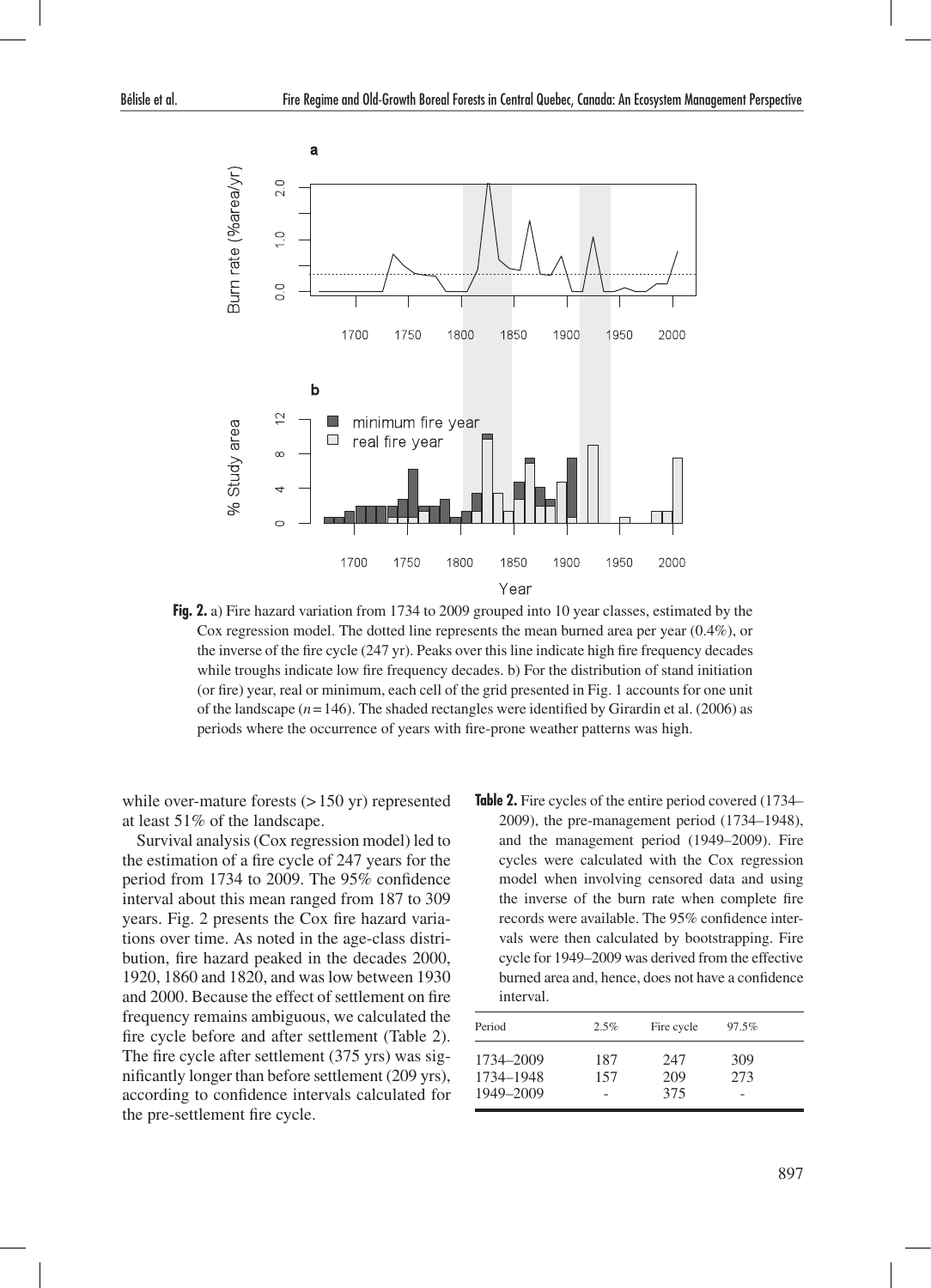

**Fig. 3.** Fire size distribution (>2 ha), from fire data recorded by the Government of Quebec between 1949 and 2009. For the a) absolute and b) cumulative relative frequencies, only fires for which the ignition point was located inside the enlarged study area were considered (*n*=161). For the c) absolute and d) cumulative relative burned areas, the size of all fires that intersect the enlarged study area was considered, but the associated burned area was limited to the boundaries of the enlarged study area  $(n=176)$ . For b) and d), the mean fire size  $(10,113 \text{ ha})$  is represented by the vertical lines and the 95% confidence intervals by the shaded areas.

The fire size analysis for the original study area showed that large fires were responsible for most of the burned area. From all fires mapped ~1900 to 2009, those that were more than 3800 ha in area, which roughly fits the cell size of the grid (3700 ha), were responsible for 77% of the burned area (8 fire years: ~1871, ~1924, ~1927, ~1948, 1986, 1991, 2005, and 2007). The maximum fire size was 75 231 ha (~1924) and was responsible for 42% of the total burned area.

Fig. 3 depicts fire size frequency and distribution, and associated burned areas for the enlarged study area. Overall, mean fire size was estimated at 10113 ha, with a 95% confidence interval ranging from 5796 ha to 17530 ha. The fire size distribution followed a negative exponential shape (Fig. 3b). This meant that the number of fires decreased with size (except for small fires) on a log-scale (Fig. 3a). Otherwise, regarding the burned area on Figs. 3c and 3d, the relation is inverted, where large fires  $(>10000$  ha), even if infrequent, were responsible for 74.7% of the burned area.

Fig. 4 illustrates the spatial distribution of the stand-origin years and associated successional stages in 2009. Regenerating, young, mature, and old-growth forests are grouped in large tracts  $(>2$ cells of 3700 ha), forming vast areas of the same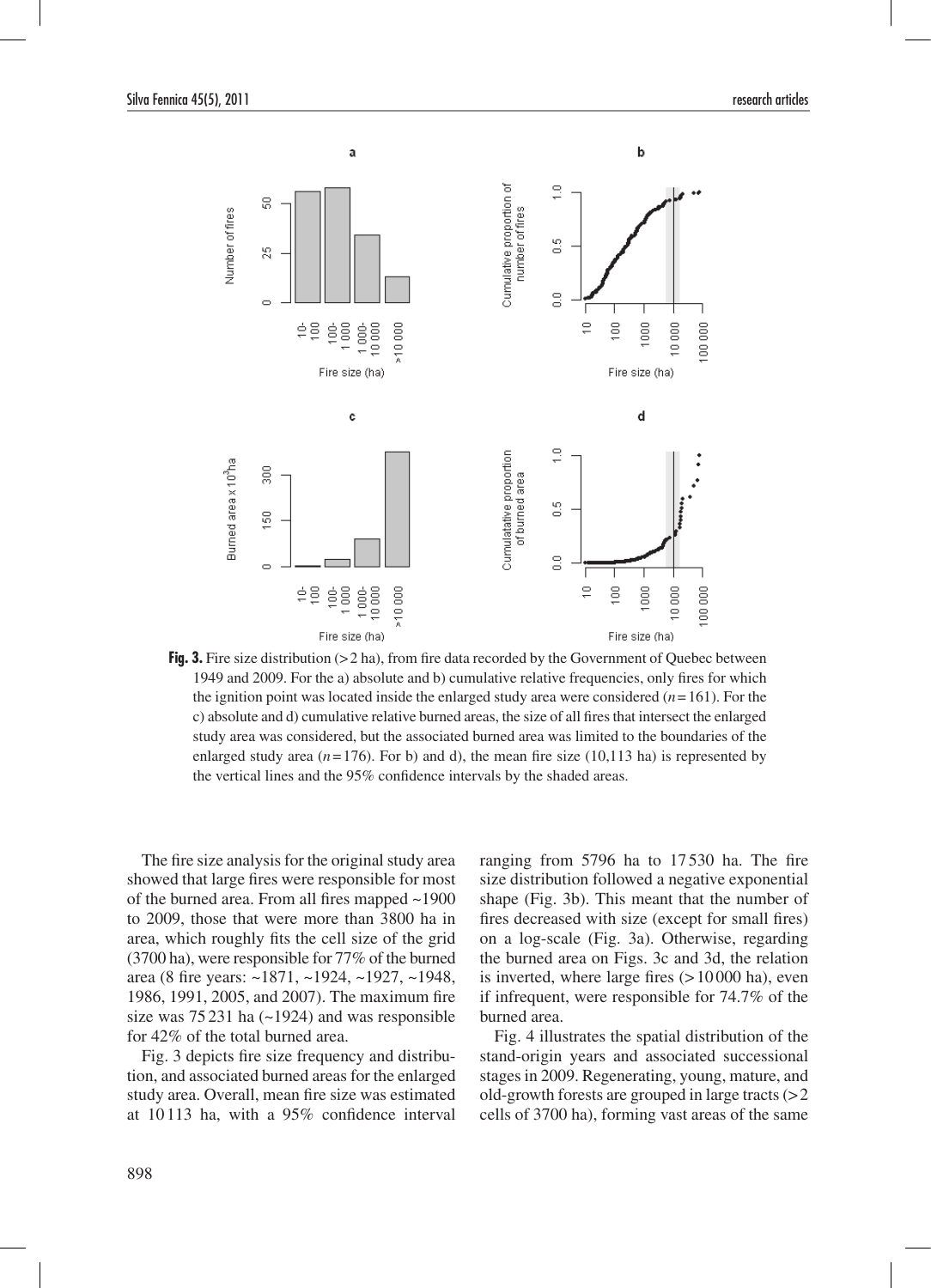

**Fig. 4.** a) Spatial distribution of stand origin years, grouped in 50-year classes. Fire years were determined with a precision of about 10 years and are illustrated by the fully colored squares, while the minimum time-since-fires are represented by the hatched cells. The same grid is presented in b) but time-since-fire is grouped into structural age-classes: regeneration (0–30 yr), young (31–80 yr), mature (81–150) and over-mature ( $> 150$  yr). 1 cell=3700 ha.

successional stage. Moreover, censored data, for which we could solely attribute a minimum timesince-fire, seem to be agglomerated within the landscape.

The mean proportions of successional stages in the landscape between 1734 and 2009 are presented in Table 3. According to the negative exponential model, old-growth forests (>150 after a fire) represented the most important group (45% to  $61\%$  of the landscape). We noted that only  $1\%$ 

of young forests were observed in the 2009 representation of the un-managed landscape, which is outside of the range defined by the confidence interval of our model. We attribute this gap to low fire activity observed between 1930 and 2000 and to the age-class lower limit (80 yr), which fits with the transition between high and low fire activity periods (~1930).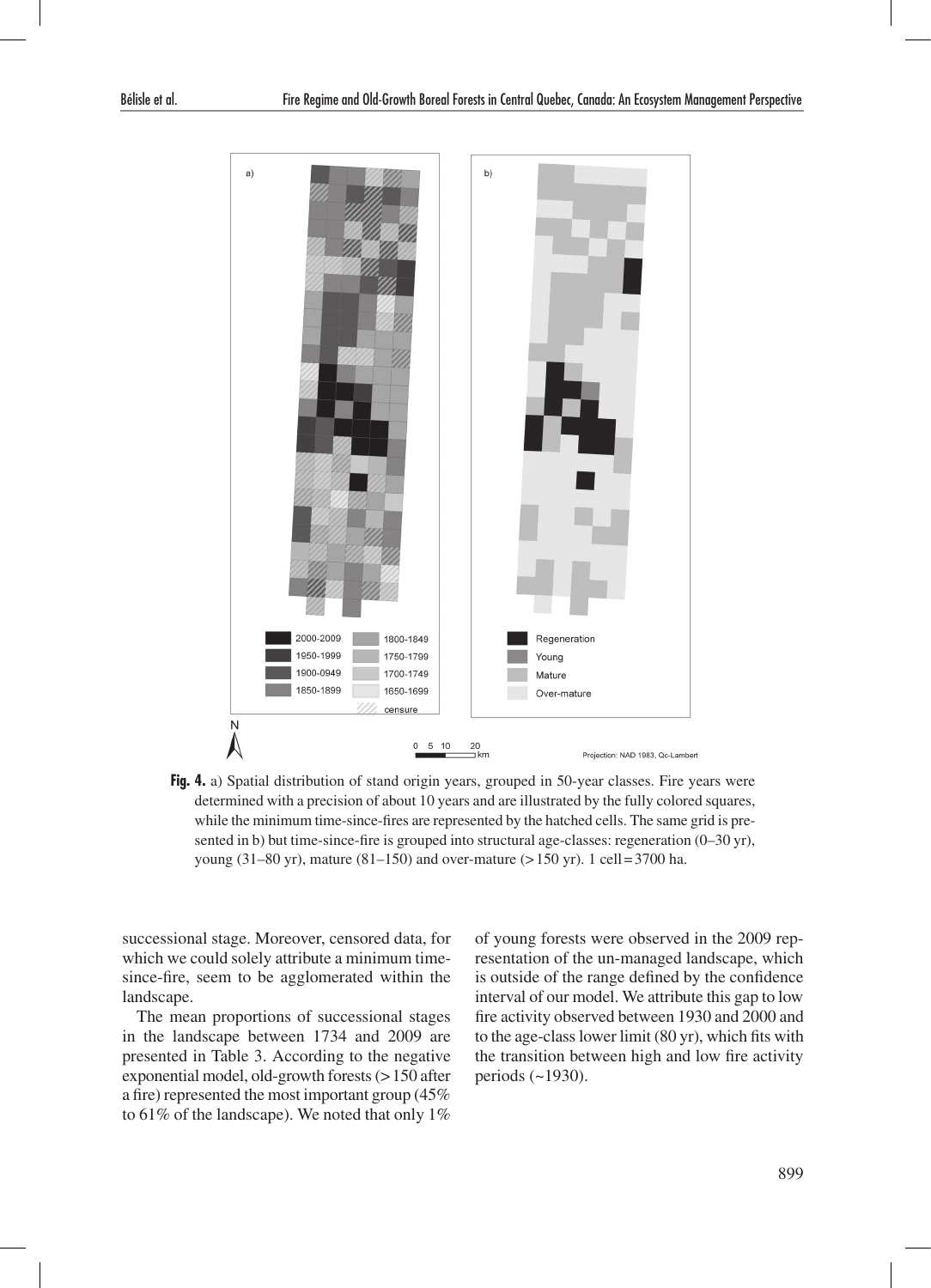**Table 3.** Theoretical age-class distribution in the landscape (% of the landscape), modelled with the negative exponential distribution associated with a fire cycle of 247 years and its 95% confidence interval (CI) i.e., 187 yrs to 309 yrs. Values for 2009 would represent the age-class distribution if the territory had remained un-managed.

| Tsf        | $2.5\%$ (CI)<br>$\mathcal{O}_0$ | $FC = 247yr$<br>$\mathcal{O}_0$ | 97.5% (CI)<br>$\mathcal{O}_\mathcal{D}$ | In 2009<br>$\%$ |
|------------|---------------------------------|---------------------------------|-----------------------------------------|-----------------|
| $0 - 30$   | 9.2                             | 11.4                            | 14.8                                    | 10              |
| $31 - 80$  | 13.5                            | 16.2                            | 20.0                                    |                 |
| $81 - 150$ | 15.6                            | 17.9                            | 20.3                                    | ${<}38$         |
| >150       | 44.9                            | 54.5                            | 61.6                                    | > 51            |

Note: Tsf=time-since-fire, CI= Confidence interval limit

# **4 Discussion**

## **4.1 Historical Fire Regime**

## *4.1.1 Fire Cycle*

The 247-year historical fire cycle that we calculated for the black-spruce-feather moss forest of Central Quebec is consistent with the fire cycle gradient observed between western (128, 189, 141 yr; Bergeron et al. 2004, Le Goff et al. 2007) and eastern (281 yr, 270 yr, >500 yrs, Cyr et al. 2007, Bouchard et al. 2008) neighbouring regions of Quebec. In addition, the observations for our study area seem more similar to the situation in the East, associated with a lower fire frequency, although the 95% confidence intervals (187–309 yr) are broad. The fire cycle value involves important temporal variability at the century- and decade-scales. Our results show a fire hazard peak around 1825 and a general decrease thereafter. Such long-term trends are not uncommon for boreal forests. In some regions, changes around 1850 have been attributed to the end of the Little-Ice-Age (Bergeron and Archambault 1993, Bergeron et al. 2004), an era characterised by dryer decades (Girardin et al. 2004). On a shorter time-scale, a few fire-decades have strongly influenced the age-class distribution in 2009 (1820, 1860, 1920, and 2000). As Girardin et al. (2006) indicated 1920–1940 and 1800–1850 as periods of enhanced occurrence of a high drought index

900

over the Boreal Shield, we may at least partly attribute these fire decades to similar dry conditions. Overall, as elsewhere in the boreal forest of North America, it appears that temporal variation in fire frequency is mainly driven by climate (Bergeron and Archambault 1993, Larsen 1996, Gillett et al. 2004, Le Goff et al. 2007, Flannigan et al. 2009).

The fire cycle that was calculated after 1949, from the beginning of industrial human activities in our region, is significantly longer than the fire cycle prior to settlement (1734–1948). The impact of land-use changes on the fire regime is probably not the main reason for this trend, notably when the only activity in the area was logging (Lefort et al. 2003). This period also corresponds with the beginning of active fire control in Quebec, which started around 1930 (Blanchet 2003). Although fire control may have had some effect on the observed low fire frequency, the effectiveness of control strategies on the occurrence of large fires is questionable (Bridge et al. 2005), especially regarding the large fires that occurred in 2005 and 2007 and despite having much more advanced technology. As unfavorable climate trends for fire occurred during the second half of the 20th C in the region (Lefort et al. 2003, Girardin et al. 2006, Girardin and Wotton 2009), it is probable that the low fire frequency is attributable to a period where the climate was not conducive to large fires.

The fire frequency variation previously described is partly responsible for the broad confidence interval associated with fire cycle calculation (187–309 years). A portion is also attributable to the gradual loss of information that is caused by aging of the forest, when traces of the initial post-fire cohort gradually disappear, making it impossible to date the last fire event from within-stand age-structure. Moreover, in the context of high fire severity and in the absence of fire-resistant species, re-burning of some areas erases the traces of past events.

### *4.1.2 Fire Size*

The fire size distribution roughly fitted a truncated negative exponential curve (e.g., Cumming 2001). However, Fig. 3a showed that small fires (10–100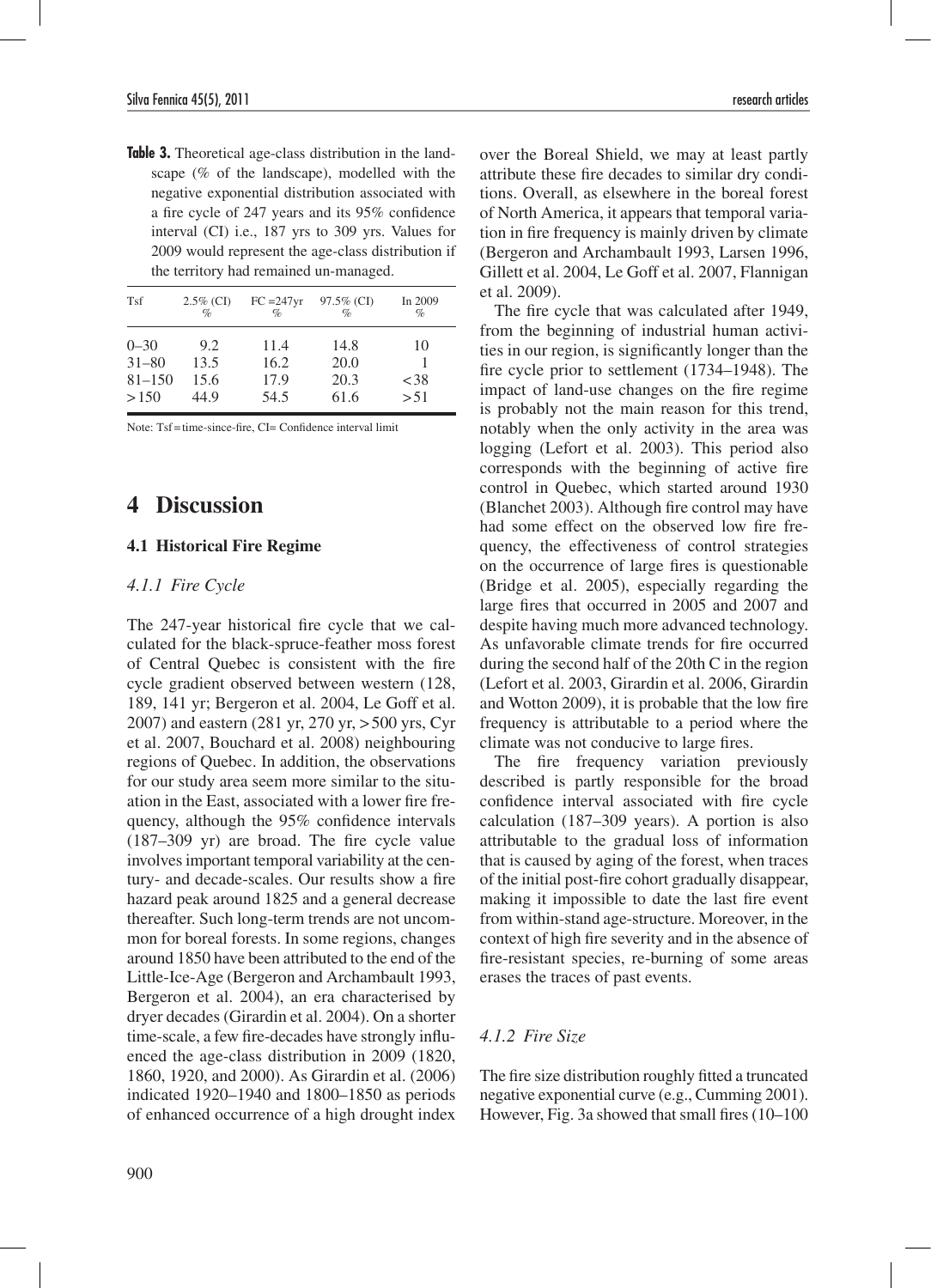ha) should be more frequent to perfectly fit the distribution. We suspect underestimation of this size class, either because of the lower efficiency of detection techniques for small fires, or because of human influence on the fire size distribution. Regarding the burned area, most of it was attributable to fires larger than 10 000 ha.

The fire size distribution was of the same order of magnitude as those for other black sprucefeather moss regions in Quebec (Belleau et al., 2007). Otherwise, while size distribution followed a curve similar to that found for Western Canada (Cumming 2001), it is 10 times lower in magnitude.

#### *4.1.3 Fire Regime and Old-Growth Forests*

At the time of the study, in 2009, regardless of harvests, the study area was mainly represented by forests older than 150 years (more than 51%), followed by a maximum of 38% for mature forests (81–150 years). Young forests and regeneration accounted for 11% of the landscape. However, as shown in Fig. 2a, the study was conducted following a period of low fire activity (1930–2000), which explains the quasi-absence of young forests (31–80 years). The associated age-class spatial configuration of the landscape is characterised by large areas of contiguous forests that differ in their successional stage. A few fire events (~1820, ~1860, 1924, 2005, 2007) have successively created large areas of regeneration forests. Moreover, their spatial contingency has resulted in old-growth agglomerations of hundreds of square kilometres.

Although our portrayal of 2009 is an example of a realisation of the fire regime that has occurred over the last three centuries, it is not accurate for describing the historical variability of age-class proportions in the landscape (Armstrong 1999). Therefore, we turned to the fire cycle, which includes the variability of the last 300 years. Average proportions of each age-class that are associated with a fire cycle of 247 years and its confidence interval (187–309 years) have been calculated for the entire 1734–2009 period. After modelling, old-growth forests still represent most of the study area with an average of 55% of the landscape.

Given the importance of providing clear numerical targets for ecosystem-based management (Angelstam 1998, Lindenmayer et al. 2008), the question arises: *how much old-growth is enough*? We found that fire hazard has been variable over the last 300 years, as has the proportion of oldgrowth forests. Despite this evidence of important natural variability, we propose a single-value target of 55% of the landscape that should be managed to maintain the specific composition and structure of old-growth stands. We used this average value being aware that extreme events (e.g., fires of the 1920's) are an important part of the natural variability that can drive a natural landscape outside the management target described here. Three main reasons justify our decision to present targets based on average mean values. First, unlike in Fennoscandia where fires have been practically excluded, such extreme events are still occurring in eastern North America (for example, the great fires of 2005 and 2007), and even more considering climate changes (Amiro et al. 2009, Flannigan et al. 2009, Girardin et al. 2010). As successive disturbances such as fires, insect outbreaks, and harvesting lead to loss of ecosystem resilience (Payette and Delwaide 2003, Girard et al. 2008), we argue that, even if large fire events are an important part of natural variability, ecosystem management should avoid going to these extremes. Second, for socio-economic concerns, forest-dependent communities need a constant timber-supply. Finally, if the emulation of extreme-natural-events could be justified by ecosystem management, the occurrence of extrememanagement-events may be prone to happening simultaneously over extended regions, following market fluctuations. Such regional standardisation of the boreal forest may be desirable for neither diversity nor resilience of the forest.

Regarding spatial configuration of successional stages, Fig. 4 shows that, as a consequence of a regime of large fires, burned areas are to a great extent contiguous, and so are the old-growth forests. The ability of old-growth forests to meet their ecological functions is closely linked to their size and their connectivity (Harris 1984, Saunders et al. 1991, Lindenmayer et al. 2008). Yet remnant forests, as provided in traditional management plans, tend to be left as strips or islets (Doucet et al. 2009); they are highly susceptible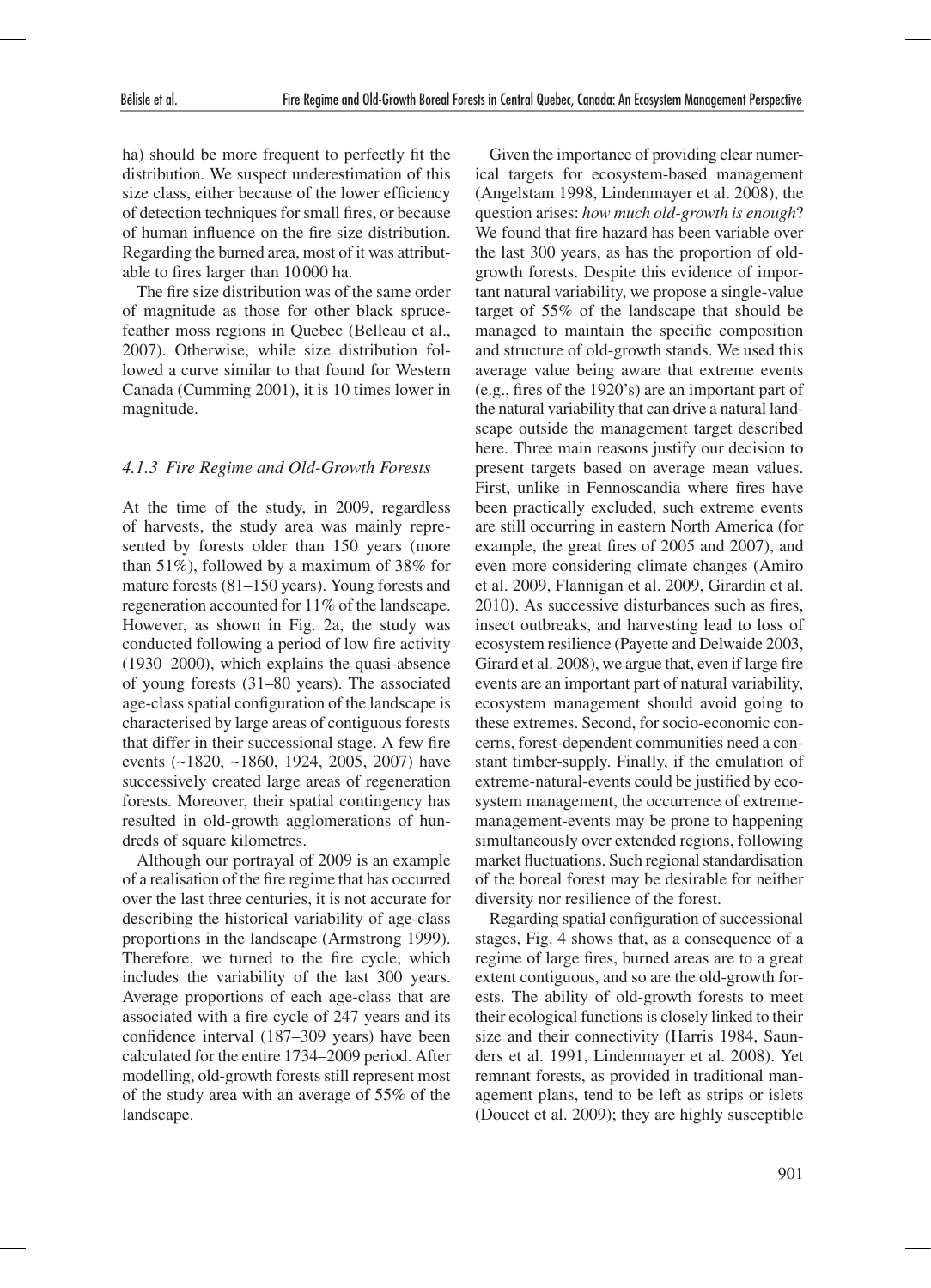to wind-throw, further decreasing the amount of interior forest (Ruel et al. 2001). To respect the landscape pattern that originates from the natural fire regime, ecosystem management should plan to include large contiguous areas of old-growth forests. Fig. 4b provides an order of magnitude of the target sizes, where three contiguous cells correspond to patches  $>100$  km<sup>2</sup>.

### **4.2 Management Strategies**

To reach the objective of maintaining diversity and resilience associated with old-growth forests, ecosystem management strategies should be oriented towards both natural processes and feature conservation and restoration (Lahde et al. 1999, Franklin et al. 2002, Vanha-Majamaa et al. 2007). We propose a brief overview of four complementary strategies to reach the 55% of old-growth's objective.

- 1) Extending rotation time: Currently, stand rotations truncate the succession process that leads to the natural development of old-growth stands. Simply extending the rotation-time, as described by Burton et al. (1999), would allow stands to reach an old-growth stage before they get harvested. Taken this strategy alone, according to the fire regime of our study area, rotation time should be extended over 300 years, which may be hardly reconcilable with industrial and economic requirements. Alternatively, Seymour and Hunter (1999) proposed adopting variable rotation lengths for the same landscape. For example, some stands would be harvested every 100 years, while others were allowed to grow for 300 years before being harvested, in order to re-create an age-structure similar to the natural one generated by fires. In all cases, extending the rotation time in our study area as elsewhere in the eastern boreal forest, to be efficient and realistic, may be used in addition to other strategies.
- 2) Integral conservation: Along with the idea of preserving succession and gap formation processes, the integral conservation of some key areas may be an effective way of preserving a part of the primeval landscape. In parallel, Bengtsson et al. (2003) introduced the concept of spatially and temporally dynamic reserves. These could be selected according to specific old-growth features

(Timonen et al. 2011) and moved in time and space to make sure they keep their specific ecological functions. Dynamic reserves are already being implemented for a woodland caribou preservation strategy (Équipe de rétablissement du caribou forestier du Québec 2008).

- 3) Cohort management: Along with these processoriented strategies, feature-oriented strategies focus on preserving or restoring old-growth attributes (composition, structure). They involve greater alteration of ecosystems but reduced costs in relation to timber supply (Harvey et al. 2002). For example, partial cuttings that are designed to emulate secondary disturbances such as sprucebudworm outbreaks and wind-throw have proved effective in emulating old-growth structure and composition (Harvey et al. 2002, Harvey and Brais 2007, Kneeshaw et al. 2011), especially when improved by special attention being paid to deadwood supply (Harmon 1986, Siitonen 2001, Harvey et al. 2002).
- 4) Landscape deployment: Ecosystem management addresses the problem of forest fragmentation (Fahrig 2003) by creating harvest agglomerations (adjacent cutovers aggregated over a 5–15 year period) rather than dividing them sporadically in space and time through the landscape (Belleau et al. 2007), which better mimics the spatial pattern generated by the natural fire regime. Aggregated harvests can thus minimise habitat fragmentation provided that large tracks of mature and over-mature forest (managed or natural) are interspersed among them (Perron et al. 2009).

# **5 Conclusion**

We conclude from our results that 1) old-growth forests ( $>150$  yr) represented an average of 55% of the study area during the last 300 yrs. 2) Because of the regime of large fires, the spatial pattern of these forests is organised into large patches of several hundred square kilometres. 3) In order to preserve diversity associated with oldgrowth forests, a critical portion of the landscape should be dedicated to preservation/restoration of old-growth structure and composition, with a focus on connectivity. Considering the variability of fire frequencies throughout the boreal forest,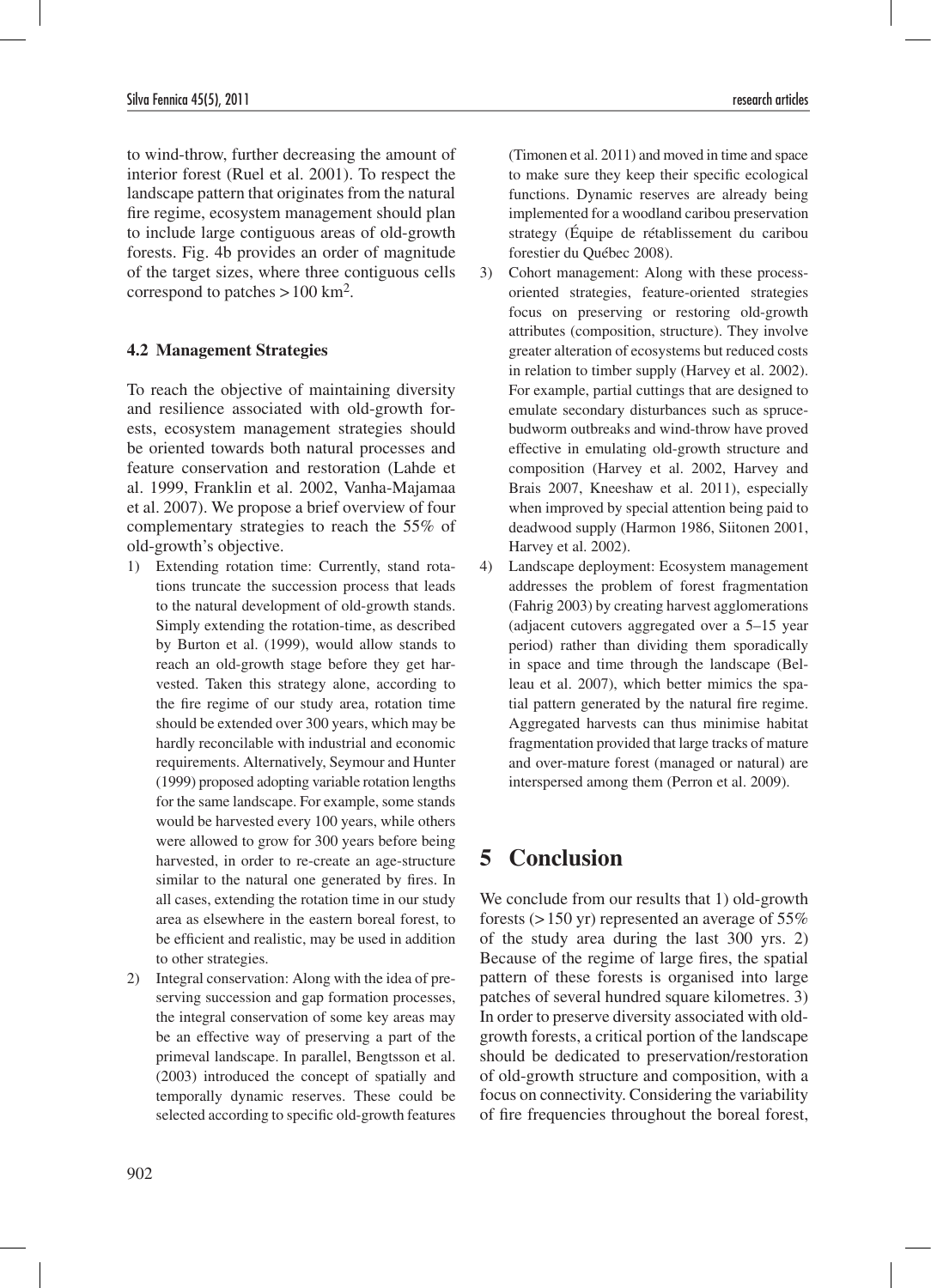the data should not be extrapolated to neighbouring regions as a whole but should contribute to specifying the spatial variation of fire frequency in the Eastern boreal forest of North America.

# **Acknowledgements**

We greatly thank Alain Leduc for his valuable contribution to analysis and manuscript revision. We wish to underline the work of William F.J. Parsons, David Gervais, and Jessie and Sophie Kulaga for English revision, of Mélanie Desrochers and Daniel Lesieur for technical support, and of Élisabeth Turcotte, Myriam Jourdain, David Gervais, Léa Langlois, Alexandre Turcotte, Nicolas Fauvart, Jean-Guy Girard, as well as UQAC plant ecology lab members for their assistance in the lab and on the field. We also acknowledge the *NSERC-UQAT-UQAM Industrial Chair in Sustainable Forest Management* for material and scientific support.

This project was funded by the *Fonds de la Recherche Forestière du Saguenay-Lac-Saint-Jean* and the Fonds de Recherche Nature et Technologies du Québec. We used forest inventory and fire data from the Ministère des Ressources Naturelles et de la Faune du Québec. We also underline the financial contribution of the *Natural Sciences Engineering Research Council of Canada*. Finally, we thank *Resolute Forest Products* for their partnership in the project and accommodation during field work.

# **References**

- Ali, A.A., Carcaillet, C. & Bergeron, Y. 2009. Long term fire frequency variability in the eastern Canadian boreal forest: the influences of climate vs. local factors. Global Change Biology 15(5): 1230–1241.
- Amiro, B., Cantin, A., Flannigan, M. & De Groot, W. 2009. Future emissions from Canadian boreal forest fires. Canadian Journal of Forest Research 39(2): 383–395.
- Angelstam, P. 1998. Maintaining and restoring biodiversity in European boreal forests by developing

natural disturbance regimes. Journal of Vegetation Science 9(4): 593–602.

- & Kuuluvainen, T. 2004. Boreal forest disturbance regimes, successional dynamics and landscape structures – a European perspective. Ecological Bulletins 51: 117–136.
- Armstrong, G.W. 1999. A stochastic characterisation of the natural disturbance regime of the boreal mixedwood forest with implications for sustainable forest management. Canadian Journal of Forest Research 29(4): 424–433.
- Axelsson, A.L., Östlund, L. & Hellberg, E. 2002. Changes in mixed deciduous forests of boreal Sweden 1866–1999 based on interpretation of historical records. Landscape Ecology 17(5): 403–418.
- Belleau, A., Bergeron, Y., Leduc, A., Gauthier, S. & Fall, A. 2007. Using spatially explicit simulations to explore size distribution and spacing of regenerating areas produced by wildfires: recommendations for designing harvest agglomerations for the Canadian Boreal forest. Forestry Chronicle 83(1): 72–83.
- Bengtsson, J., Angelstam, P., Elmqvist, T., Emanuelsson, U., Folke, C., Ihse, M., Moberg, F. & Nyström, M. 2003. Reserves, resilience and dynamic landscapes. Ambio 32(6): 389–396.
- Bergeron, Y. 1993. Decreasing frequency of forest fires in the southern boreal zone of Québec and its relation to global warming since the end of the «Little Ice Age.» The Holocene 3(3): 255–259.
- 2000. Species and stand dynamic in the mixed woods of Quebec's southern boreal forest. Ecology 81(6): 1500–1516.
- , Cyr, D., Drever, C.R., Flannigan, M., Gauthier, S., Kneeshaw, D., Lauzon, È., Leduc, A., Goff, H.L., Lesieur, D. & Logan, K. 2006. Past, current, and future fire frequencies in Quebec's commercial forests: implications for the cumulative effects of harvesting and fire on age-class structure and natural disturbance-based management. Canadian Journal of Forest Research 36: 2737–2744.
- , Flannigan, M., Gauthier, S., Leduc, A. & Lefort, P. 2004. Past, current and future fire frequency in the Canadian boreal forest: Implications for sustainable forest management. Ambio 33(6): 356–360.
- , Leduc, A., Harvey, B.D. & Gauthier, S. 2002. Natural fire regime: A guide for sustainable management of the Canadian boreal forest. Silva Fennica 36(1): 81–95.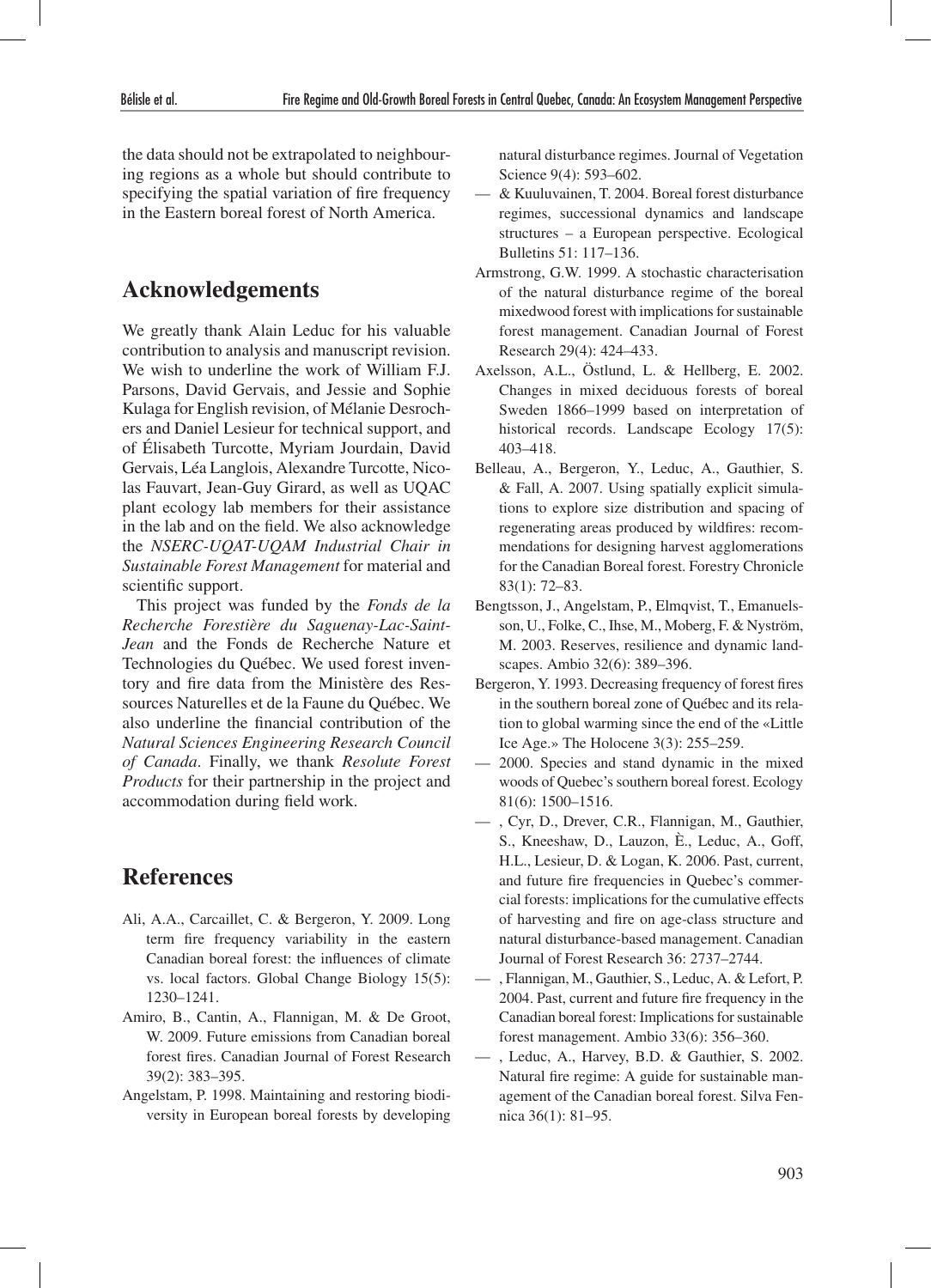- Bessie, W.C. & Johnson, E.A. 1995. The relative importance of fuels and weather on fire behavior in subalpine forests. Ecology 76(3): 747–762.
- Blanchet, P. 2003. Feux de forêt, l'histoire d'une guerre. Éditions trait d'union and Patrick Blanchet, Montréal.
- Bouchard, M., Pothier, D. & Gauthier, S. 2008. Fire return intervals and tree species succession in the North Shore region of eastern Quebec. Canadian Journal of Forest Research 38: 1621–1633.
- Boucher, Y., Arseneault, D., Sirois, L. & Blais, L. 2009. Logging pattern and landscape changes over the last century at the boreal and deciduous forest transition in Eastern Canada. Landscape Ecology 24(2): 171–184.
- Brassard, F., Bouchard, A. R., Boisjoly, D., Poisson, F., Bazoge, A., Bouchard, M.-A., Lavoie, G., Tardif, B., Bergeron, M., Perron, J., Balej, R. & Blais, D. 2009. Portrait du réseau d'aires protégées au Québec – 2002–2009. Ministère du développement et des Parcs du Québec (ed.). Québec. 39 p.
- Bridge, S.R.J., Miyanishi, K. & Johnson, E.A. 2005. A critical evaluation of fire suppression effects in the boreal forest of Ontario. Forest Science 51(1):  $41 - 50$ .
- Burton, P.J., Kneeshaw, D.D. & Coates, K.D. 1999. Managing forest harvesting to maintain old growth in boreal and sub-boreal forests. Forestry Chronicle 75(4): 623–631.
- Carcaillet, C., Bergeron, Y., Richard, P.J.H., Fréchette, B., Gauthier, S. & Prairie, Y.T. 2001. Change of fire frequency in the eastern Canadian boreal forests during the Holocene: Does vegetation composition or climate trigger the fire regime? Journal of Ecology 89: 930–946.
- , Bergman, I., Delorme, S., Hornberg, G. & Zackrisson, O. 2007. Long-term fire frequency not linked to prehistoric occupations in northern Swedish boreal forest. Ecology 88(2): 465–477.
- & Richard, P.J.H. 2000. Holocene changes in seasonal precipitation highlighted by fire incidence in eastern Canada. Climate Dynamics 16: 549–559.
- Chen, H.Y.H. & Popadiouk, R.V. 2002. Dynamics of North American boreal mixedwoods. Environmental Reviews 10: 137–166.
- Christensen, N.L., Bartuska, A.M., Brown, J.H., Carpenter, S., D'Antonio, C., Francis, R., Franklin, J.F., MacMahon, J.A., Noss, R.F. & Parsons, D.J. 1996. The report of the Ecological Society of America committee on the scientific basis for eco-

system management. Ecological Applications 6(3): 665–691.

- Coulombe, G. 2004. Commission d'étude sur la gestion de la forêt publique québécoise.
- Courtois, R., Ouellet, J.-P., Dussault, C. & Gingras, A. 2004. Forest management guidelines for forestdwelling caribou in Quebec. Forestry Chronicle 80(5): 598–607.
- Cox, D.R. 1972. Regression models and life-tables. Journal of the Royal Statistical Society. Series B (Methodological) 34(2): 187–220.
- Cumming, S. 2001. A parametric model of the fire-size distribution. Canadian Journal of Forest Research 31(8): 1297–1303.
- Cyr, D. 2011. Cycle des feux, vieilles forêts et aménagement en forêt boréale de l'est du Canada. Ph.D. thesis, Université du Québec à Montréal, Montréal, QC.
- , Gauthier, S. & Bergeron, Y. 2007. Scale-dependent determinants of heterogeneity in fire frequency in a coniferous boreal forest of eastern Canada. Landscape Ecology 22(9): 1325–1339.
- , Gauthier, S., Bergeron, Y. & Carcaillet, C. 2009. Forest management is driving the eastern North American boreal forest outside its natural range of variability. Frontiers in Ecology and the Environment 7(10): 519–524.
- Didion, M., Fortin, M.J. & Fall, A. 2007. Forest age structure as indicator of boreal forest sustainability under alternative management and fire regimes: a landscape level sensitivity analysis. Ecological Modelling 200(1–2): 45–58.
- Dix, R.L. & Swan, J.M.A. 1971. The roles of disturbance and succession in upland forest at Candle Lake, Saskatchewan. Canadian Journal of Botany 49: 657–676.
- Doucet, R., Jutras, S., Lessard, G., Pineau, M.P., Guy, Ruel, J.-C. & Thiffault, N. 2009. Sylviculture appliquée. In: É. MultiMonde (ed.). Manuel de foresterie. p. 1147–1186.
- Drapeau, P., Leduc, A., Bergeron, Y., Gauthier, S. & Savard, J.-P.L. 2003. Bird communities of old spruce-moss forests in the Clay Belt region: problems and solutions in forest management. Forestry Chronicle 79(3): 531–540.
- Drobyshev, I., Goebel, P.C., Hix, D.M., Corace, R.G. & Semko-Duncan, M.E. 2008. Pre- and post-European settlement fire history of red pine-dominated forest ecosystems of Seney National Wildlife Refuge, Upper Michigan. Canadian Journal of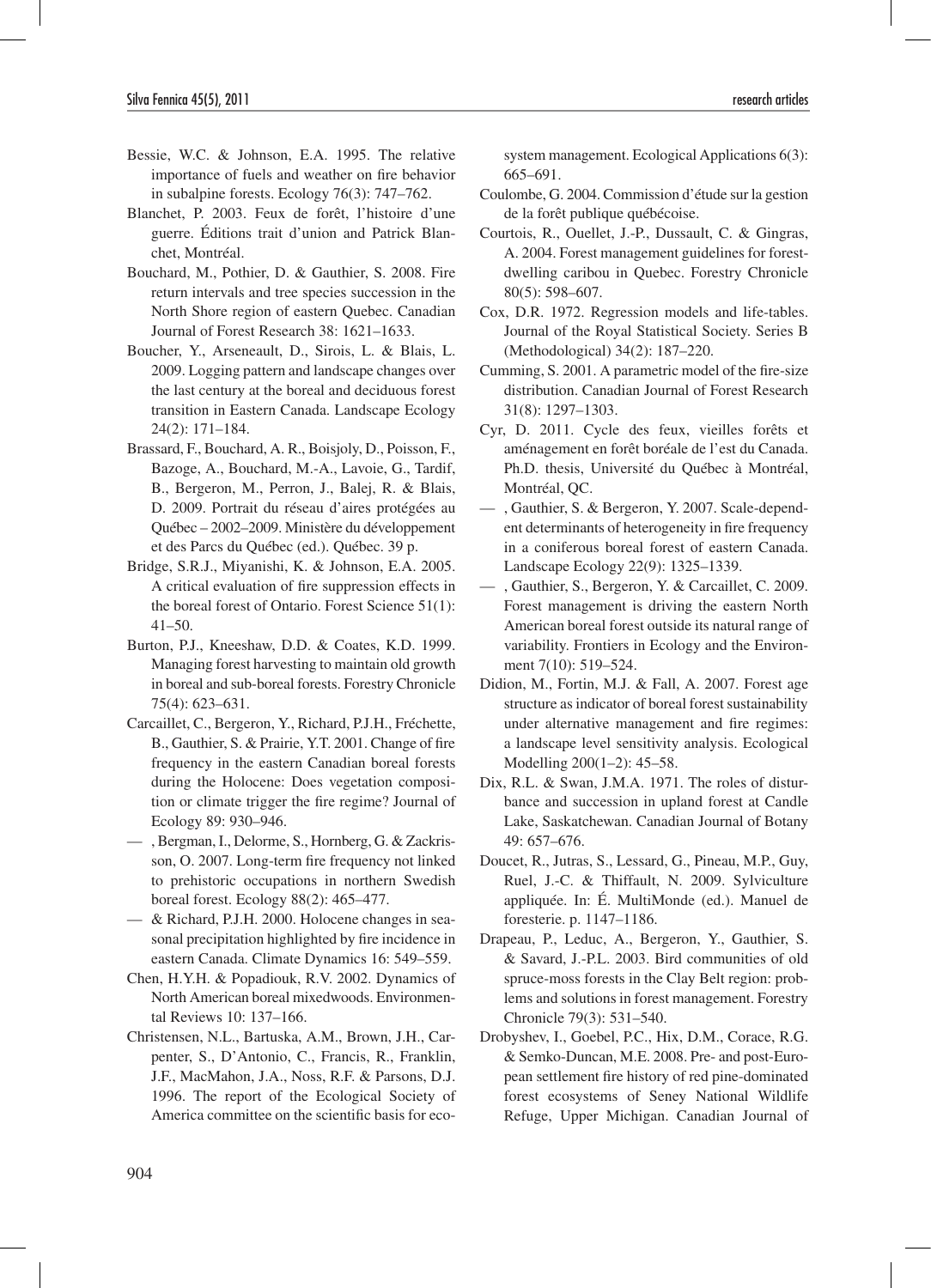Forest Research 38(9): 2497–2514.

- Ekbom, B., Schroeder, L.M. & Larsson, S. 2006. Stand specific occurrence of coarse woody debris in a managed boreal forest landscape in central Sweden. Forest Ecology & Management 221(1–3): 2–12.
- Équipe de rétablissement du caribou forestier du Québec. 2008. Plan de rétablissement du caribou forestier (Rangifer tarandus) au Québec – 2005– 2012. Ministère des Ressources naturelles et de la Faune, Faune Québec & Direction de l'expertise sur la faune et des habitats (eds.). 78 p. Québec.
- Fahrig, L. 2003. Effects of habitat fragmentation on biodiversity. Annual Review of Ecology Evolution & Systematics 34: 487–515.
- Flannigan, M., Stocks, B., Turetsky, M. & Wotton, M. 2009. Impacts of climate change on fire activity and fire management in the circumboreal forest. Global Change Biology 15(3): 549–560.
- Franklin, J.F. 1993. Preserving biodiversity: species, ecosystems or landscapes? Ecological Applications 3(2): 202–205.
- , Spies, T.A., Pelt, R.V., Carey, A.B., Thornburgh, D.A., Berg, D.R., Lindenmayer, D.B., Harmon, M.E., Keeton, W.S., Shaw, D.C., Bible, K. & Chen, J. 2002. Disturbances and structural development of natural forest ecosystems with silvicultural implications, using Douglas-fir forests as an example. Forest Ecology & Management 155(1–3): 399–423.
- Gauthier, S., Bergeron, Y. & Simon, J.-P. 1993. Cone serotiny in jack pine: ontogenetic, positional, and environmental effects. Canadian Journal of Forest Research 23(3): 394–401.
- , De Grandpré, L. & Bergeron, Y. 2000. Differences in forest composition in two boreal forest ecoregions of Quebec. Journal of Vegetation Science 11: 781–790.
- , Vaillancourt, M.-A., Kneeshaw, D.D., Drapeau, P., De Grandpre, L., Claveau, Y. & Pare, D. 2009a. Forest ecosystem management: Origins and foundations. In: S. Gauthier, M.A. Vaillancourt, A. Leduc, L. De Grandpre, D.D. Kneeshaw, H. Morin, P. Drapeau & Y. Bergeron (eds.). Ecosystem management in the boreal forest. Les Presses de l'Université du Québec. p. 13–38.
- , Vaillancourt, M.-A., Leduc, A., De Grandpré, L., Kneeshaw, D.D., Morin, H., Drapeau, P. & Bergeron, Y. 2009b. Ecosystem management in the boreal forest. Québec: Presses de l'Université du Québec.
- Gillett, N., Weaver, A., Zwiers, F. & Flannigan, M. 2004. Detecting the effect of climate change on Canadian forest fires. Geophysical Research Letters 31(18): L18211.
- Girard, F., Payette, S. & Gagnon, R. 2008. Rapid expansion of lichen woodlands within the closed-crown boreal forest zone over the last 50 years caused by stand disturbances in eastern Canada. Journal of Biogeography 35: 529–537.
- Girardin, M.P. & Wotton, B.M. 2009. Summer moisture and wildfire risks across Canada. Journal of Applied Meteorology and Climatology 48(3): 517–533.
- , Tardif, J., Flannigan, M.D., Wotton, B.M. & Bergeron, Y. 2004. Trends and periodicities in the Canadian Drought Code and their relationships with atmospheric circulation for the southern Canadian boreal forest. Canadian Journal of Forest Research 34(1): 103–119.
- , Bergeron, Y., Tardif, J.C., Gauthier, S., Flannigan, M.D. & Mudelsee, M. 2006. A 229-year dendroclimatic-inferred record of forest fire activity for the Boreal Shield of Canada. International Journal of Wildland Fire 15(3): 375–388.
- , Ali, A.A. & Hély, C. 2010. Wildfires in boreal ecosystems: Past, present and some emerging trends. International Journal of Wildland Fire 19(8): 991– 995.
- Grenier, D.J., Bergeron, Y., Kneeshaw, D. & Gauthier, S. 2005. Fire frequency for the transitional mixedwood forest of Timiskaming, Quebec, Canada. Canadian Journal of Forest Research 35(3): 656– 666.
- Grissino-Mayer, H.D. 2001. Research report evaluating crossdating accuracy: a manual and tutorial for the computer program COFECHA. Tree-Ring Research 57(2): 205–221.
- Grumbine, R.E. 1994. What is ecosystem management? Conservation Biology 8(1): 27–38.
- Haila, Y., Comer, P.J., Hunter, M., Samways, M.J., Hambler, C., Speight, M.R., Hendricks, P., Herrero, S., Dobson, F.S. & Smith, A.T. 1997. A natural «benchmark» for ecosystem function. Conservation Biology 11(2): 300–307.
- Harmon, M.E. 1986. Ecology of coarse woody debris in temperate ecosystems. Advances in Ecological Research 15: 133–302.
- Harper, K.A., Bergeron, Y., Gauthier, S. & Drapeau, P. 2002. Post-fire development of canopy structure and composition in black spruce forests of Abitibi,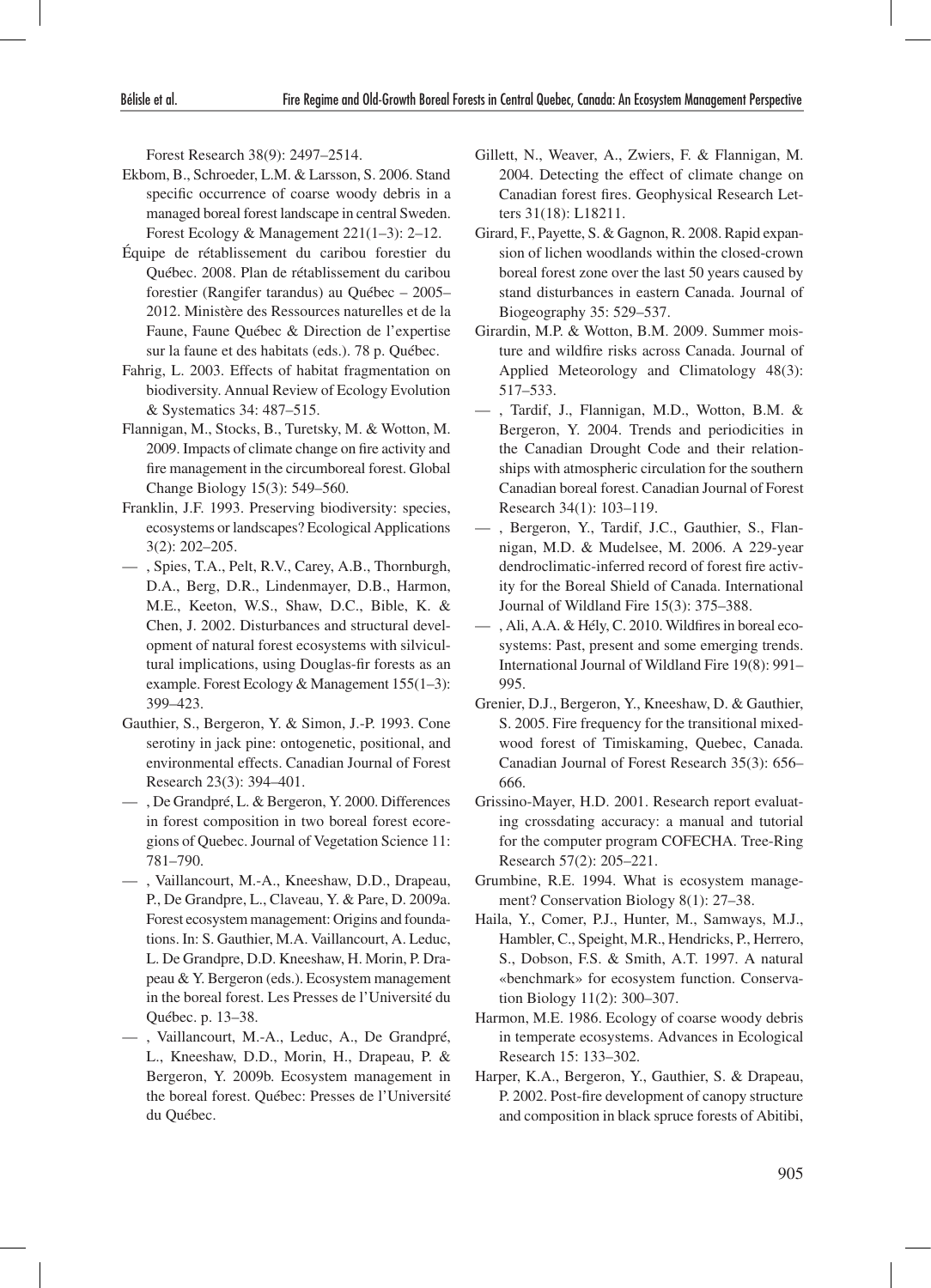Québec: a landscape scale investigation. Silva Fennica 36(1): 249–263.

— , Boudreault, C., De Grandpre, L., Drapeau, P., Gauthier, S. & Bergeron, Y. 2003. Structure, composition, and diversity of old-growth black spruce boreal forest of the Clay Belt region in Quebec and Ontario. Environmental Reviews 11(1 Suppl.): S79–S98.

- Harris, L.D. 1984. The fragmented forest: island biogeography theory and the preservation of biotic diversity: University of Chicago Press, Chicago, IL.
- Harvey, B. & Brais, S. 2007. Partial cutting as an analogue to stem exclusion and dieback in trembling aspen (Populus tremuloides) dominated boreal mixedwoods: implications for deadwood dynamics. Canadian Journal of Forest Research 37: 1525–1533.
- , Leduc, A., Gauthier, S. & Bergeron, Y. 2002. Stand-landscape integration in natural disturbancebased management of the southern boreal forest. Forest Ecology & Management 155(1–3): 369– 385.
- Heinselman, M.L. 1973. Fire in the virgin forests of the Boundary Waters Canoe Area, Minnesota. Quaternary Research 3(3): 329–382.
- Helm, J. (ed.). 1981. Handbook of North American Indians. Vol. 6, Subarctic. Smithsonian Institution Press, Washington, DC.
- Hosmer, D.W., Lemeshow, S. & May, S. 2008. Applied survival analysis: regression modeling of time-toevent data. Wiley-Interscience, Hoboken, NJ.
- Hunter, M.L. 1999. Maintaining biodiversity in forest ecosystems. Cambridge University Press, Cambridge, UK. 698 pp.
- Imbeau, L., Savard, J.-P.L. & Gagnon, R. 1999. Comparing bird assemblages in successional black spruce stands originating from fire and logging. Canadian Journal of Zoology 77(12): 1850–1860.
- Johnson, E.A. 1992. Fire and vegetation dynamics: Studies from the North American boreal forest. Cambridge University Press, Cambridge, UK.
- & Gutsell, S.L. 1994. Fire frequency models, Methods and interpretation. Advances in Ecological Research 25: 239–287.
- & Van Wagner, C.E. 1984. The theory and use of two fire history models. Canadian Journal of Forest Research 15: 214–220.
- , Miyanishi, K. & Weir, J.M.H. 1998. Wildfires in the western Canadian boreal forest: Landscape patterns and ecosystem management. Journal of

Vegetation Science 9(4): 603–610.

- Kafka, V., Gauthier, S. & Bergeron, Y. 2001. Fire impacts and crowning in the boreal forest: study of a large wildfire in western Quebec. International Journal of Wildland Fire 10: 119–127.
- Kneeshaw, D.D. & Bergeron, Y. 1998. Canopy gap characteristics and tree replacement in the boreal southeastern boreal forest. Ecology 79(3): 783– 794.
- , Harvey, B.D., Reyes, G.P., Caron, M.N. & Barlow, S. 2011. Spruce budworm, windthrow and partial cutting: Do different partial disturbances produce different forest structures? Forest Ecology & Management 262(3): 482–490.
- Komonen, A., Penttilä, R., Lindgren, M. & Hanski, I. 2000. Forest fragmentation truncates a food chain based on an old-growth forest bracket fungus. Oikos 90(1): 119–126.
- Kuuluvainen, T. 2009. Forest management and biodiversity conservation based on natural ecosystem dynamics in Northern Europe: the complexity challenge. AMBIO 38(6): 309–315.
- & Laiho, R. 2004. Long-term forest utilization can decrease forest floor microhabitat diversity: Evidence from boreal Fennoscandia. Canadian Journal of Forest Research 34(2): 303–309.
- , Mäki, J., Karjalainen, L. & Lehtonen, H. 2002. Tree age distributions in old-growth forest sites in Vienansalo wilderness, eastern Fennoscandia. Silva Fennica 36: 169–184.
- Lahde, E., Laiho, O. & Norokorpi, Y. 1999. Diversityoriented silviculture in the Boreal Zone of Europe. Forest Ecology & Management 118: 223–243.
- Laliberté, M. 1987. Sur la piste des toukouamis. Saguenayensia 29(4): 2–10.
- Landres, P.B., Morgan, P. & Swanson, F.J. 1999. Overview of the use of natural variability concepts in managing ecological systems. Ecological Applications 9(4): 1179–1188.
- Larsen, C.P.S. 1996. Fire and climate dynamics in the boreal forest of northern Alberta, Canada, from AD 1850 to 1989. The Holocene, 6(4): 449–456.
- Le Goff, H., Flannigan, M.D., Bergeron, Y. & Girardin, M.P. 2007. Historical fire regime shifts related to climate teleconnections in the Waswanipi area, central Quebec, Canada. International Journal of Wildland Fire 16: 607–618.
- Lecomte, N. & Bergeron, Y. 2005. Successional pathways on different surficial deposits in the coniferous boreal forest of the Quebec Clay Belt. Canadian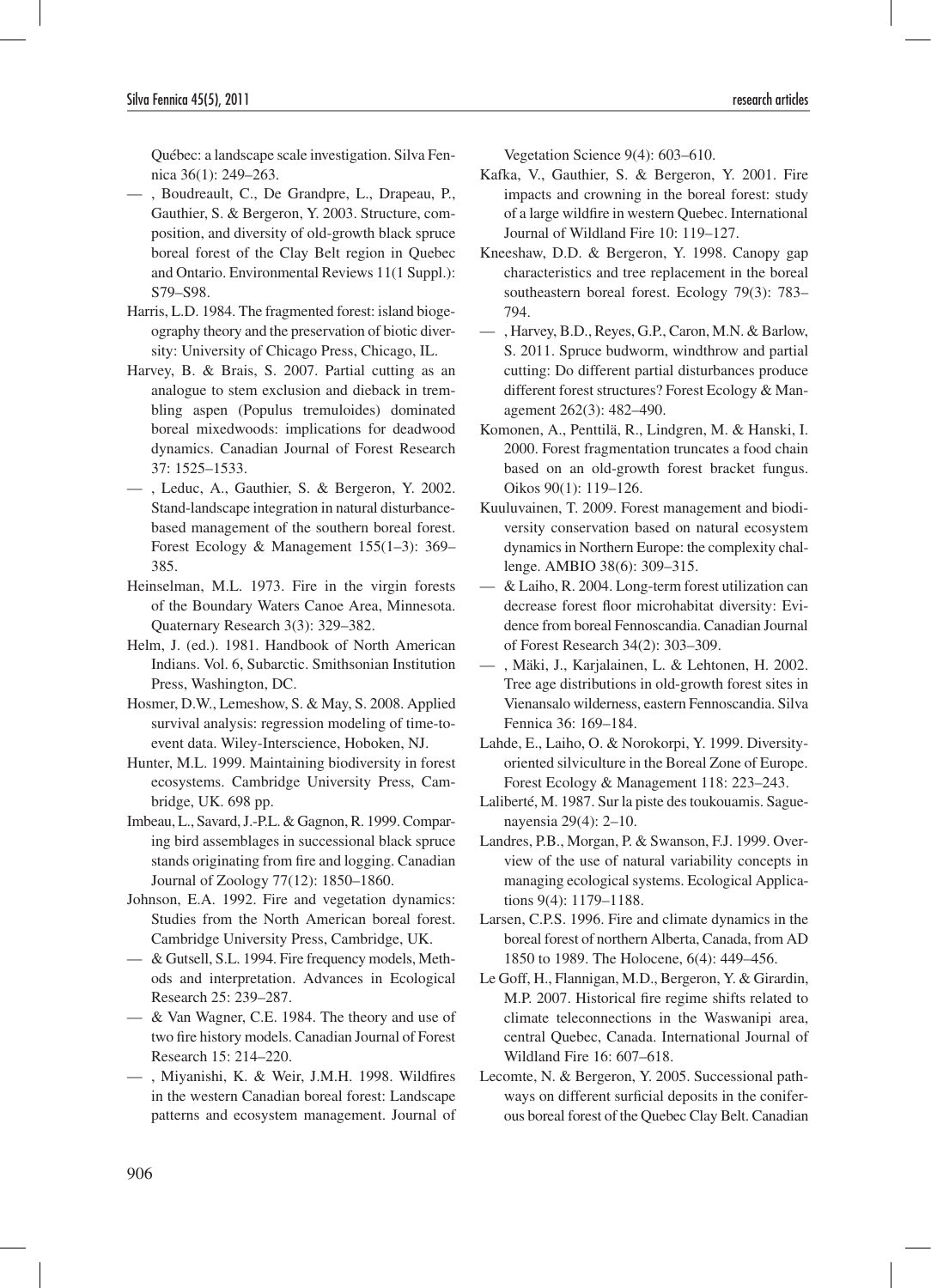Journal of Forest Research 35: 1984–1995.

- Lefort, P., Gauthier, S. & Bergeron, Y. 2003. The influence of fire weather and land use on the fire activity of the lake Abitibi area, eastern Canada. Forest Science 49(4): 509–521.
- Li, C. 2002. Estimation of fire frequency and fire cycle: A computational perspective. Ecological Modelling 154(1–2): 103–120.
- Lindenmayer, D., Hobbs, R.J., Montague-Drake, R., Alexandra, J., Bennett, A., Burgman, M., Cale, P., Calhoun, A., Cramer, V., Cullen, P., Driscoll, D., Fahrig, L., Fischer, J., Franklin, J., Haila, Y., Hunter, M., Gibbons, P., Lake, S., Luck, G., Mac-Gregor, C., McIntyre, S., Mac Nally, R., Manning, A., Miller, J., Mooney, H., Noss, R., Possingham, H., Saunders, D., Schmiegelow, F., Scott, M., Simberloff, D., Sisk, T., Tabor, G., Walker, B., Wiens, J., Woinarski, J. & Zavaleta, E. 2008. A checklist for ecological management of landscapes for conservation. Ecology Letters 11(1): 78–91.
- Mansuy, N., Gauthier, S., Robitaille, A. & Bergeron, Y. 2010. The effects of surficial deposit-drainage combinations on spatial variations of fire cycles in the boreal forest of eastern Canada. International Journal of Wildland Fire 19(8): 1083–1098.
- McCarthy, J.W. & Weetman, G. 2006. Age and size structure of gap-dynamic, old-growth boreal forest stands in Newfoundland. Silva Fennica 40(2): 209–230.
- MRNQ (Ministère des Ressources Naturelles du Québec). 2000. La limite nordique des forêts attribuables, rapport final du comité. Québec.
- Molnar, A.C. & McMinn, R.G. 1953. The origin of basal scars in the British Columbia interior white pine type. Forestry Chronicle 36: 50–60.
- Moreau, J.-F. & Langevin, É. 1991. Les premières occupations de la Grande-Décharge du Piekouagami. Saguenayensia 33(4): 7–14.
- Natural resources Canada 2011. [Internet site]. The Atlas of Canada. Available at: http://atlas.nrcan. gc.ca/auth/english/index.html. [Cited 19 Oct 2011]
- Niemelä, J. 1999. Management in relation to disturbance in the boreal forest. Forest Ecology & Management 115(2–3): 127–134.
- Niklasson, M. & Drakenberg, B. 2001. A 600-year tree-ring fire history from Norra Kvills National Park, southern Sweden: Implications for conservation strategies in the hemiboreal zone. Biological Conservation 101(1): 63–71.
- & Granström, A. 2000. Numbers and sizes of fires: long-term spatially explicit fire history in a Swedish boreal landscape. Ecology 81(6): 1484–1499.
- , Zin, E., Zielonka, T., Feijen, M., Korczyk, A.F., Churski, M., Samojlik, T., JeDrzejewska, B., Gutowski, J.M. & Brzeziecki, B. 2010. A 350 year tree-ring fire record from Białowieza Primeval Forest, Poland: implications for Central European lowland fire history. Journal of Ecology 98(6): 1319–1329.
- Ostlund, L., Zackrisson, O. & Axelsson, A.L. 1997. The history and transformation of a Scandinavian boreal forest landscape since the 19th century. Canadian Journal of Forest Research 27(8): 1198–1206.
- Payette, S. & Delwaide, A. 2003. Shift of conifer boreal forest to lichen-heath parkland caused by successive stand disturbances. Ecosystems 6: 540–550.
- Perron, N., Belanger, L. & Vaillancourt, M.-A. 2009. Spatial structure of forest stands and remnants under fire and timber harvesting regimes. In S. Gauthier, M. A. Vaillancourt, A. Leduc, L. De Grandpre, D. D. Kneeshaw, H. Morin, P. Drapeau & Y. Bergeron (eds.). Ecosystem management in the boreal forest. Les Presses de l'Université du Québec. p. 103–128.
- Pham, A.T., De Grandpre, L., Gauthier, S. & Bergeron, Y. 2004. Gap dynamics and replacement patterns in gaps of the northeastern boreal forest of Quebec. Canadian Journal of Forest Research 34(2): 353–364.
- Quebec. 2011. Loi sur l'aménagement durable du territoire forestier.
- Reed, W.J. 2006. A note on fire frequency concepts and definitions. Canadian Journal of Forest Research 36(7): 1884–1888.
- Robitaille, A. & Saucier, J.-P. 1998. Paysages régionaux du Québec méridional. Gouvernement du Québec, Québec.
- Rowe, J.S. & Scotter, G.W. 1973. Fire in the boreal forest. Quaternary Research 3(3): 444–464.
- Ruel, J.C., Pin, D. & Cooper, K. 2001. Windthrow in riparian buffer strips: effect of wind exposure, thinning and strip width. Forest Ecology & Management 143(1–3): 105–113.
- Saucier, J.-P., Bergeron, J.-F., Grondin, P. & Robitaille, A. 1998. Les régions écologiques du Québec méridional (3e version): un des éléments du système hiérarchique de classification écologique du territoire mis au point par le ministère des Ressources